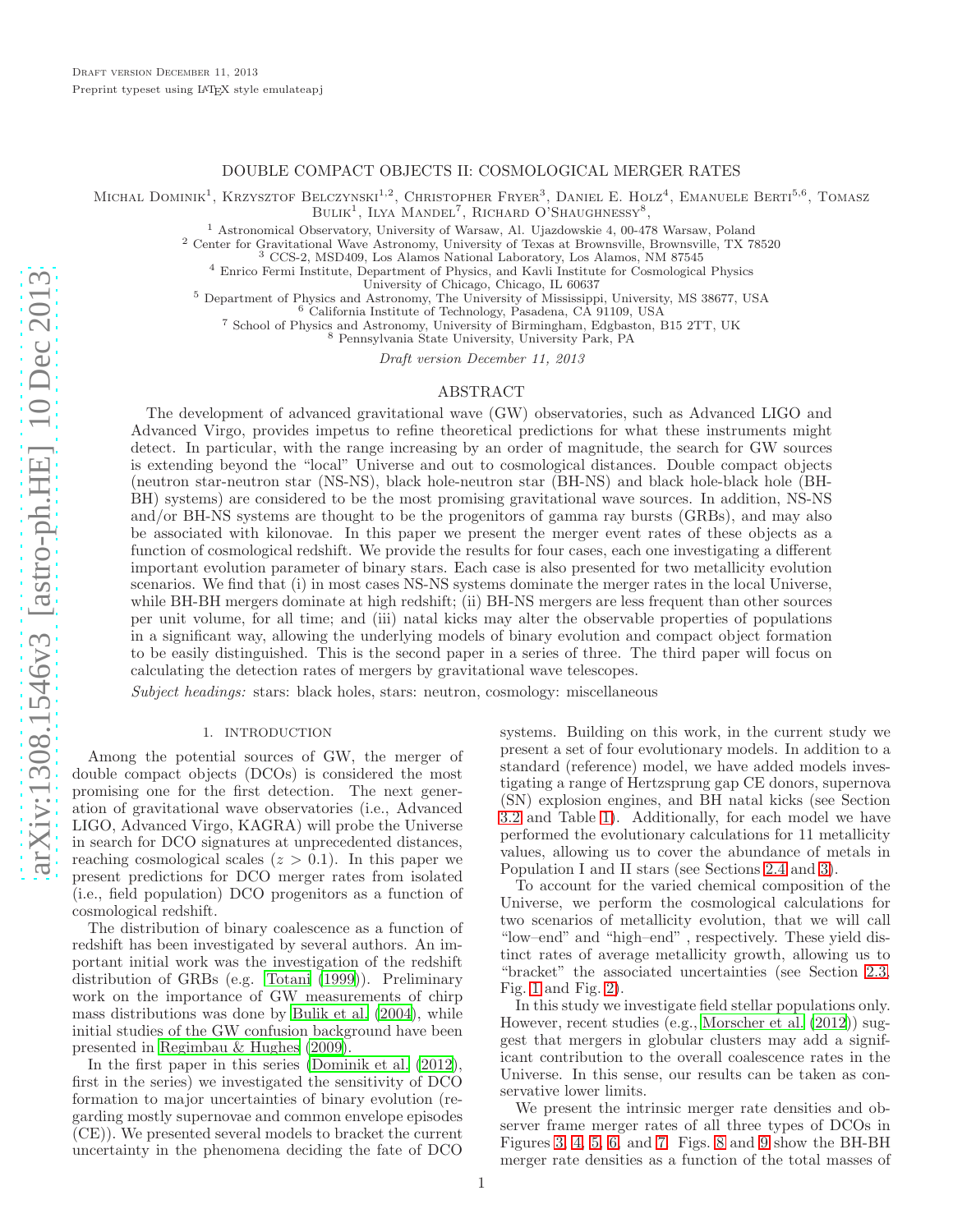the systems. The results acquired in this study are available online at www.syntheticuniverse.org.

### 2. STELLAR POPULATIONS

In this section we describe the properties of stellar populations, and their evolution with redshift. The formalism is mostly adopted from [Belczynski et al. \(2010c\)](#page-8-5).

#### 2.1. Star Formation History

In order to determine the merger rates of DCOs we need the star formation rate (SFR). We adopt the formula provided by [Strolger et al. \(2004](#page-8-6)):

<span id="page-1-4"></span>
$$
SFR = 10^{9} a \left( t^{b} e^{-t/c} + d e^{d(t-t_0)/c} \right) \, \text{M}_{\odot} \text{yr}^{-1} \, \text{Gpc}^{-3},\tag{1}
$$

where  $t$  is the age of the Universe (Gyr) as measured in the rest frame,  $t_0$  is the present age of the Universe (13.47 Gyr, see Section [4\)](#page-3-0) and the parameters have values:  $a = 0.182$ ,  $b = 1.26, c = 1.865$  and  $d = 0.071$ . The SFR described above is expressed in comoving units of length and time.

### 2.2. Galaxy Mass Distribution

For redshifts  $z < 4$  we describe the distribution of galaxy masses using a Schechter-type probability density function, calibrated to observations [\(Fontana et al. 2006](#page-8-7)):

<span id="page-1-3"></span>
$$
\Phi(M_{\text{gal,z}}) = \Phi^*(z) \ln(10) a^{1+\alpha(z)} e^{-a},\tag{2}
$$

where  $\Phi^*(z) = 0.0035(1+z)^{-2.2}$ ,  $a = M_{\text{gal}} \cdot 10^{-M_z}$  $(M_{z} = 11.16 + 0.17z - 0.07z^{2}), \text{ and } \alpha(z) = -1.18 - 0.082z.$ A galaxy mass is drawn from this distribution in solar units  $(M_{\odot})$  and in the range  $7 < log(M_{gal}) < 12$ . Beyond redshift  $z = 4$  we assume no further evolution in galaxy mass, fixing the mass distribution to the value at  $z = 4$ . This assumption reflects the lack of information on galaxy mass distribution at high redshift.

#### 2.3. Galaxy Metallicity

<span id="page-1-1"></span>We assume the average oxygen to hydrogen number ratio  $(F<sub>OH</sub> = log(10<sup>12</sup>O/H))$  in a typical galaxy to be given by

<span id="page-1-2"></span>
$$
\log(F_{\text{OH}}) = s + 1.847 \log(M_{\text{gal}}) - 0.08026(\log(M_{\text{gal}}))^2. \tag{3}
$$

As suggested by [Erb et al. \(2006](#page-8-8)) and [Young & Fryer](#page-8-9) [\(2007](#page-8-9)), the functional form of this mass-metallicity relation is redshift independent, with only the normalization factor s varying with redshift. We describe the redshift dependence of galaxy metallicity using the average metallicity relation from [Pei et al. \(1999\)](#page-8-10):

$$
Z \propto \begin{cases} 10^{-a_2 z} & z < 3.2 \\ 10^{-b_1 - b_2 z} & 3.2 \le z < 5 \\ 10^{-c_1 - c_2 z} & z \ge 3.2 \end{cases}, \tag{4}
$$

which implies the evolution of s with redshift:

$$
s \propto \begin{cases}\n-a_2 z - 1.492 & z < 3.2 \\
-b_2 z - 3.2(a_2 - b_2) - 1.492 & 3.2 \le z < 5 \\
-c_2 z - 5(b_2 - c_2) - 3.2(a_2 - b_2) - 1.492 & z \ge 3.2\n\end{cases}
$$
\n(5)

We assume that the oxygen abundance (used in  $F_{\text{OH}}$ ) correlates linearly with the average abundance of elements heavier than Helium (encapsulated in the metallicity measure,  $Z$ ).

In this paper we employ two distinct scenarios for metallicity evolution with redshift in order to investigate the uncertainties of the chemical evolution of the Universe. The construction of these scenarios consists of several steps. (1.) We utilize two normalizations of Eq. [3.](#page-1-2) In the first, provided by [Pei et al. \(1999\)](#page-8-10), the coefficients are:  $a_2 = 0.5, b_1 = 0.8, b_2 = 0.25, c_1 = 0.2, c_2 = 0.4.$ This grants a rate of average metallicity evolution, which we label slow. The second, provided by [Young & Fryer](#page-8-9) [\(2007](#page-8-9)), uses  $a_2 = 0.12$ ,  $b_1 = -0.704$ ,  $b_2 = 0.34$ ,  $c_1 = 0.0$ ,  $c_2 = 0.1992$ . It is based on ultraviolet-GALEX, SDSS, infrared-Spitzer and neutrino-Super Kamiokande observations [\(Hopkins & Beacom 2006](#page-8-11)). This normalization produces a faster rate of chemical evolution, and we label the results fast. At this point, for each galaxy mass value at a given redshift (Eq. [2\)](#page-1-3) we have two metallicity val-ues (Eq. [3\)](#page-1-2). (2.) We then combine these (slow and fast) metallicities into a single value being an average of the two; we label this profile as initial. However, this profile yields an unrealistically high number of galaxies with extrasolar (up to 3  $Z_{\odot}$ ;  $Z_{\odot} = 2\%$  of stellar mass) metallicities at redshift  $z \sim 0$ . (3.) In order to be consistent with observational data, we scale down the profile so that it agrees with the observed metallicities of galaxies in the local Universe (at  $z \sim 0$ ). We explore two such "extreme" scalings resulting in a pair of final metallicity evolution profiles. In the first, we divide the metallicity values from the initial profile by a factor of 1.7. This grants a median value of metallicity of 1.5 Z<sub>⊙</sub> at  $z \sim 0$  (see Fig. [1\)](#page-10-0), which corresponds to 8.9 in the " $12 + \log(O/H)$ " formalism. This calibration was designed to match the upper  $1\sigma$  scatter of metallicities according to [Yuan et al. \(2013\)](#page-8-12) (see their Fig. 2, top-right panel). We label this profile as high–end, as it is the upper limit on metallicity at  $z \sim 0$ . In the second, we utilize SDSS observations [\(Panter et al. 2008\)](#page-8-13), from which we infer that one half of the star forming mass of the galaxies at  $z \sim 0$  has 20% solar metallicity, while the other half has 80% solar metallicity. This yields a median metallicity value of 0.8  $\mathbb{Z}_{\odot}$  and requires the division of the initial profile by a factor of 3. We label this profile as low–end.

## 2.4. Galaxy Stellar Populations

<span id="page-1-0"></span>We distinguish three stellar populations:

$$
F_{\text{OH,gal}} < 10^{-4}
$$
 Population III  
\n $10^{-4} \leq F_{\text{OH,gal}} \leq 10^{-1}$  Population II . (6)  
\n $F_{\text{OH,gal}} > 10^{-1}$  Population I

We choose  $F_{\text{OH,gal}} = 10^{-4}$  as the delineation point between Population II and III stars. A lower abundance of metals provides insufficient cooling in the collapse of gas clouds, and thus significantly alters the star formation for Population III stars (e.g. [Mackey et al. 2003;](#page-8-14) [Smith et al.](#page-8-15) [2009\)](#page-8-15). The border point between Population II and I stars is dictated by observations in the Milky Way (e.g. [Binney & Merrifield 1998](#page-8-16); [Beers & Christlieb 2005\)](#page-8-17).

We assume that the binary fraction is 50%: for each single star there exists one binary. We additionally as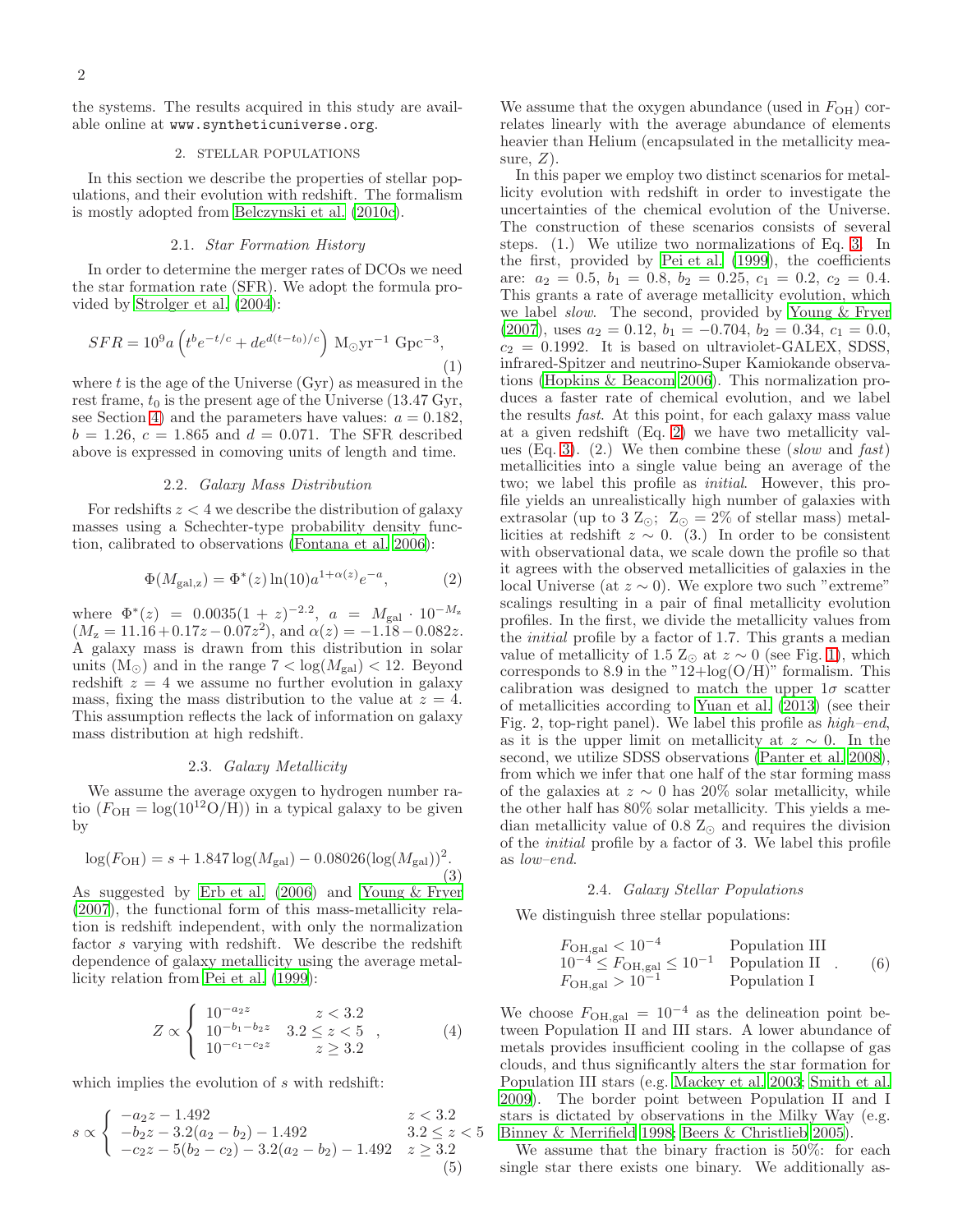sume that all the stars within each galaxy share the same metallicity value. The use of average metallicity seems to be appropriate since we draw a large  $(10^4)$  number of galaxies (Eq. [2\)](#page-1-3) via Monte Carlo simulations.

## 3. BINARY STAR MODELING

<span id="page-2-1"></span>We present our calculations for a set of 4 models, each differing in major input physics (see Table [1](#page-9-0) and the subsequent sections). For each model we use a grid of 11 metallicity values ( $Z = 0.03, 0.02$ (solar,  $Z_{\odot}$ ), 0.015, 0.01, 0.005, 0.002, 0.0015, 0.001, 0.0005, 0.0002, 0.0001) in order to accurately account for the average metallicity evolution of the stellar populations with redshift.

## 3.1. The StarTrack code

To calculate the evolution of the stellar populations we utilize the recently updated [\(Belczynski et al. 2010a,](#page-8-18) [2012b](#page-8-19); [Dominik et al. 2012](#page-8-3)) Startrack population synthesis code [\(Belczynski et al. 2002](#page-8-20), [2008\)](#page-8-21). This code can evolve isolated binary stars that are interacting in quasihydrostatic equilibrium from the Zero Age Main Sequence (ZAMS), through mass transfer, to the formation of compact objects, and to the ultimate merger of the binary components. The code makes use of an extensive set of formulae and prescriptions that adequately approximate more detailed binary evolution calculations (see [Hurley et al.](#page-8-22)  $(2000)$  $(2000)$ ).

StarTrack allows to investigate stable and unstable mass transfers between the binary components. Stable transfer calculations have been calibrated on massive binaries that are relevant to DCO formation (e.g. [Tauris & Savonije 1999;](#page-8-23) [Wellstein et al. 2001\)](#page-8-24). It is yet unknown exactly how conservative the stable mass transfer is. [Dewi & Pols \(2003](#page-8-25)) suggest that in massive binaries the fraction of the envelope of the donor accreted by its companion ranges between 40% and 70%. In our calculations we fix this value to be 50% or in mathematical terms:

$$
\dot{M}_{\rm acc} = f_{\rm a} \dot{M}_{\rm don},\tag{7}
$$

where  $\dot{M}_{\rm acc}$  is the accretion rate,  $\dot{M}_{\rm don}$  is the mass transfer rate from the donor and  $f_a$  is the fraction of the rate transferred (here equal to 0.5). The remaining mass is expelled to infinity. The dynamically unstable mass transfers (common envelope) is calculated according to the energy balance formula [\(Webbink 1984\)](#page-8-26). with the envelope binding energy parameter  $\lambda$  adopted from [Xu & Li \(2010\)](#page-8-27).

Tidal interactions and their influence on eccentricity, the semi-major axis and rotation is also evaluated. The calculations are done with the standard equilibrium-tide, weak-friction approximation [\(Zahn 1977,](#page-8-28) [1989\)](#page-8-29), using the formalism of [Hut \(1981\)](#page-8-30). However, the code does not allow to investigate the influence the rotation of the components has on their internal structure.

Stellar winds are taken into account as a function of the metallicity and evolutionary stage of the star. This piece of physics is especially important as it has a significant impact on the masses of remnant objects, which are the centerpiece of this study. In short, the wind mass loss rates are divided into categories specific to the evolutionary stage of the star: O/B–type, Red Giant, Asymptotic Red Giant, Wolf-Rayet stars and Luminous Blue Variable (LBV) stars. The magnitude of the rates increases with metallicity of the star except for the LBV phase. In this stage the winds are set to be of the order of  $10^{-4}M_{\odot}yr^{-1}$ . This value was calibrated to account for the highest mass black holes in the Milky Way  $\sim 15M_{\odot}$  (Cyg X-1 and GRS 1915). A detailed description of wind mass loss rates can be found in [Belczynski et al. \(2010a\)](#page-8-18).

Besides stellar winds, the code also calculates changes of the angular momentum arising from gravitational radiation and magnetic braking. The latter is adopted from [Ivanova & Taam \(2003\)](#page-8-31).

Additionally, the utilizes the convection driven, neutrino–enhanced supernovae engines [\(Fryer et al. 2012\)](#page-8-32) to determine the properties of the remnant objects (neutron stars and black holes).

For each metallicity value in each model we evolve  $2\times10^6$ binaries, assuming that each component is created at the same time. Each binary system is initialized by four parameters which are assumed to be independent. These are: primary mass,  $M_1$  (initially more massive component), mass ratio,  $q = M_2/M_1$ , where  $M_2$  is the mass of the secondary component (initially less massive), the semi-major axis,  $a$ , of the orbit, and the eccentricity,  $e$ . The mass of the primary component is randomly chosen from the initial mass function adopted from [Kroupa et al.](#page-8-33) [\(1993](#page-8-33)) and [Kroupa & Weidner \(2003](#page-8-34)):

$$
\Psi(M_1) \propto \begin{cases}\nM_1^{-1.3} & 0.08 \text{ M}_{\odot} \leq M_1 < 0.5 \text{ M}_{\odot} \\
M_1^{-2.2} & 0.5 \text{ M}_{\odot} \leq M_1 < 1.0 \text{ M}_{\odot} \\
M_1^{-\alpha} & 1.0 \text{ M}_{\odot} \leq M_1 < 150 \text{ M}_{\odot},\n\end{cases}
$$
\n(8)

where  $\alpha = 2.7$  is our standard choice for field populations. The choice of the upper IMF cutoff  $(150M_{\odot})$  is justified by observations of massive stars in the Milky Way [\(Figer 2005;](#page-8-35) [Oey & Clarke 2005\)](#page-8-36). Stars are generated from within an initial mass range, with the limits based on the targeted stellar population. For example, studies of single neutron stars require their evolution within the range  $8-20 M_{\odot}$ , while for single BHs the lower limit is  $20 M_{\odot}$ . Binary evolution may broaden these ranges due to mass transfer episodes, and we therefore set the minimum mass of the primary to  $5 M_{\odot}$ . We assume a flat mass ratio distribution,  $\Phi(q) = 1$ , over the range  $q = 0$ –1, in agreement with recent observations [\(Kobulnicky & Fryer 2007\)](#page-8-37). Given a value of the primary mass and the mass ratio, we obtain the mass of the secondary from  $M_2 = qM_1$ . However, for the same reasons as for the primary, we don't consider binaries where the mass of the secondary is below  $3M_{\odot}$ . The distribution of initial binary separations is assumed to be flat in  $log(a)$  [\(Abt 1983](#page-8-38)), and so  $\propto 1/a$ , with a ranging from values such that at ZAMS the primary fills no more than 50% of its Roche lobe to  $10^5$  R<sub>☉</sub>. For the initial eccentricity we adopt a thermal equilibrium distribution (e.g. [Heggie 1975;](#page-8-39) [Duquennoy & Mayor 1991\)](#page-8-40):  $\Xi(e) = 2e$ , with e ranging from 0 to 1. We find that the adopted parameters are in accordance with the most recent observations of O-star populations [\(Sana et al. 2013\)](#page-8-41).

## 3.2. The model suite

#### 3.2.1. The Standard Model

<span id="page-2-2"></span><span id="page-2-0"></span>In this subsection we define a reference model for this paper. This model is identical with the "Standard model – submodel B" in the previous paper in this series [\(Dominik et al. 2012](#page-8-3)).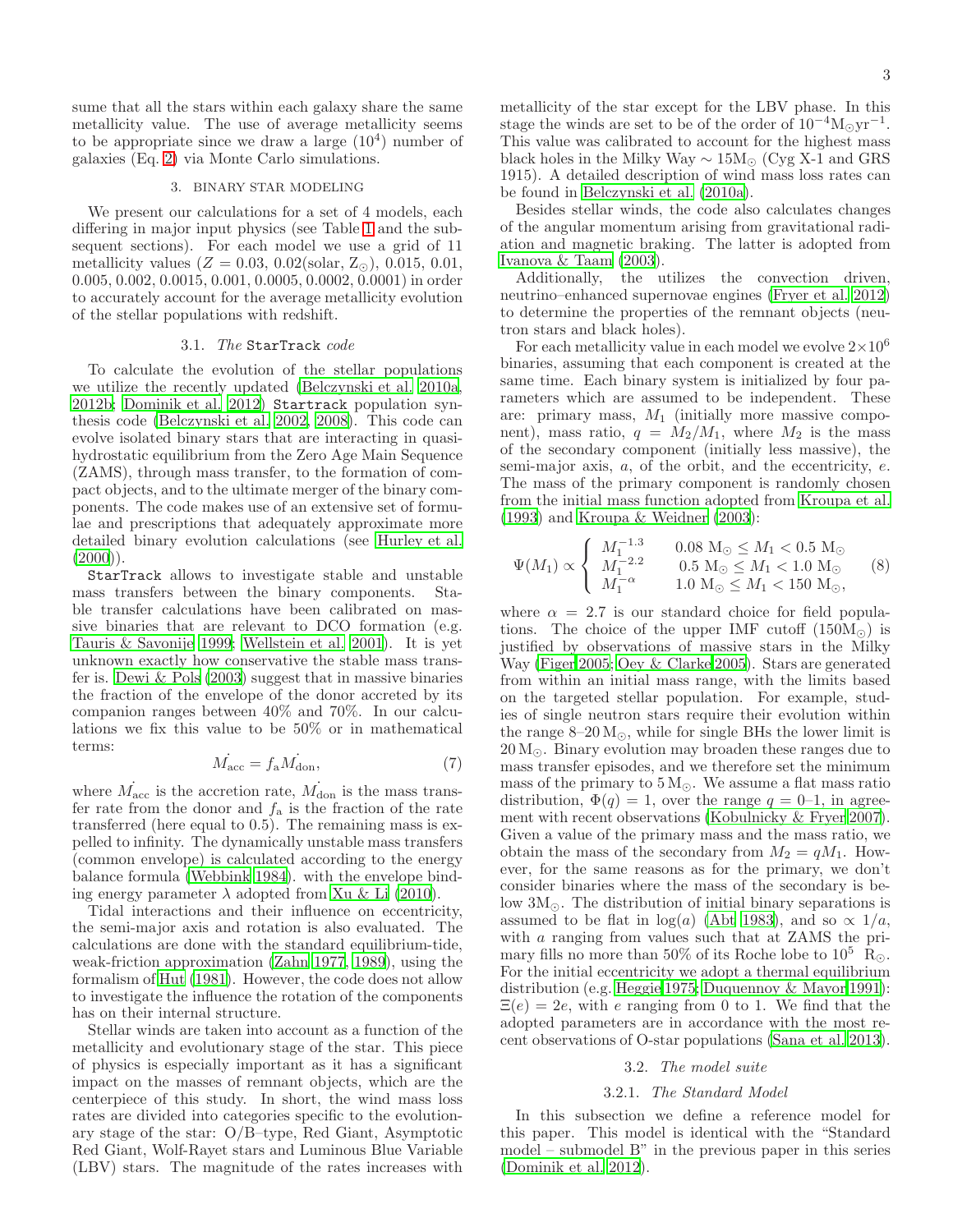The list of major parameters describing the input physics of binary evolution in this model begins with the  $Nanging \lambda$  [\(Xu & Li 2010\)](#page-8-27) common envelope (CE) coefficient used in the energy balance prescription [\(Webbink](#page-8-26) [1984\)](#page-8-26). This  $\lambda$  value depends on the evolutionary stage of the donor, its mass at ZAMS and the mass of its envelope, and its radius. In addition, all of these quantities depend on metallicity, which in our simulations changes within a broad range  $(Z = 10^{-4} - 0.03)$ .

However, before calculating the aforementioned energy balance to determine the outcome of the CE we check the evolutionary type of the donor star. For example, Main Sequence (MS) stars do not have clear core-envelope division, as the helium core is still in the process of being developed. Donors on the HG behave similarly, although it remains unclear if such a division can appear on the HG or not until later stages, like the Core Helium Burning (P. Eggleton, private communication). In our previous work we investigated two possibilities of the CE outcome associated with the type of the donor star: an automatic (premature) merger if the donor is a HG star, regardless of the energy balance (labeled as "Submodel B") or allow the CE energy balance to unfold ("Submodel A").

The case in which we allow for potential survival of systems with HG donors results in very high Advanced LIGO/VIRGO detection rates ( $\sim$  8000 yr<sup>-1</sup>; [Belczynski & Dominik 2012\)](#page-8-42), exceeding even the empirically estimated rates based on IC10 X-1 and NGC 300 X-1 (∼ 2000 yr<sup>−</sup><sup>1</sup> ; [Bulik et al. 2011](#page-8-43); [Belczynski et al. 2012a\)](#page-8-44). Therefore, we only show one model with this generous assumption on CE physics, which leads to the most optimistic of our predictions. This model (Optimistic CE) will be tested (and probably quickly eliminated) by the upper limits from the Advanced LIGO/VIRGO engineering runs. For all the other models, including our reference model, we make the conservative assumption that none of the HG donor CE phases leads to the formation of DCOs.

Observations suggest [\(Hobbs et al. 2005\)](#page-8-45) that neutron stars formed in supernovae receive natal kicks, with velocities drawn from a Maxwellian distribution with  $\sigma =$ 265 km/s. We employ these findings in our simulations, and extend them so that black hole natal kicks match this distribution as well. However, it is possible that some matter ejected during the explosion will not reach the escape velocity, and will thus fall back on the remnant object, potentially stalling the initial kick. To account for this, we modify the Maxwellian kicks by the amount of matter falling back on the newly formed compact object:

<span id="page-3-1"></span>
$$
V_{\mathbf{k}} = V_{\text{max}}(1 - f_{\text{fb}}),\tag{9}
$$

where  $V_k$  is the final magnitude of the natal kick,  $V_{\text{max}}$  is the velocity drawn from a Maxwellian kick distribution, and  $f_{\text{fb}}$  is the fallback factor describing the fraction of the ejecta returning to the object. The values of  $f_{\text{fb}}$  range between 0–1, with 0 indicating no fallback/full kick and 1 representing total fallback/no kick (a "silent supernova", e.g. [Mirabel & Rodrigues 2003](#page-8-46)). We label this the "constant velocity" formalism. An alternative approach is the "constant momentum" one, where the kick velocity is inversely proportional to the mass of the remnant object. In general, constant velocity provides larger natal kicks on average than constant momentum resulting in more frequent

disruptions of binaries, especially for systems with BHs. Therefore, we choose the "constant velocity" formalism over the "constant momentum" as it provides a more conservative limit on the number and therefore merger rates of systems containing BHs.

This model also utilizes the "Rapid" convection driven, neutrino enhanced supernova engine [\(Fryer et al. 2012\)](#page-8-32). It allows for a successful explosion without the need for the artificial injection of energy into the exploding star. In this scenario the explosion starts from the Rayleigh-Taylor instability and occurs within the first 0.1–0.2 s. For low mass stars ( $M_{\text{zams}} \leq 25 \text{M}_{\odot}$ ) the result is a very strong (high velocity kick) supernova, which generates a NS. For higher mass stars a BH is formed through a direct collapse (failed supernova). This engine, incorporated into binary evolution, successfully reproduces the mass gap [\(Belczynski et al. 2012b\)](#page-8-19) observed in Galactic X-ray bi-naries [\(Bailyn et al. 1998;](#page-8-47) Özel et al. 2010).

The list of major physical parameters used in this and subsequent models is given in Table [1.](#page-9-0) More details on the physics described above can be found in [Dominik et al.](#page-8-3) [\(2012](#page-8-3)).

#### 3.2.2. Variations on the standard model

<span id="page-3-2"></span>The uncertainties in the CE and the SN engine argue for exploring a range of input physics beyond that in the standard model described in the previous subsection. In this subsection we present three additional models which we have found to encapsulate the full range of possible binary evolutions. All subsequent models use the same input physics as the reference model, except for the parameters described below.

Optimistic Common Envelope. In this model we allow HG stars to be CE donors (see Section [3.2.1\)](#page-2-2). When the donor initiates the CE phase the energy balance determines the outcome. This model is identical to the "standard model – submodel A" from our previous paper in this series [\(Dominik et al. 2012\)](#page-8-3).

Delayed SN. This model utilizes the "Delayed" supernova engine instead of the Rapid one. The Delayed is also a convection driven, neutrino enhanced engine, but is sourced from the standing accretion shock instability (SASI), and can produce an explosion as late as 1 s after bounce. The Delayed engine produces a continuous mass spectrum of compact objects, from NSs, through light BHs, to massive BHs (see [Belczynski et al.](#page-8-19)  $(2012b)$ ). This model is identical to the "Variation 10 – submodel B" model from our previous paper in this series [\(Dominik et al. 2012](#page-8-3)).

High BH kicks. In this model the BHs receive full natal kicks. The newly formed BH acquires a velocity drawn from a Maxwellian distribution (see Section [3.2.1\)](#page-2-2) regardless of the fallback factor  $f_{\text{fb}}$  (see Eq. [9\)](#page-3-1). This model is identical to the "Variation 8 – submodel B" model in our previous paper in this series [\(Dominik et al. 2012\)](#page-8-3).

## 4. COSMOLOGY CALCULATIONS

<span id="page-3-0"></span>We utilize a flat cosmology with  $H_0 = 70 \text{ km s}^{-1} \text{ Mpc}^{-1}$ ,  $\Omega_M = 0.3$ ,  $\Omega_{\Lambda} = 0.7$ , and  $\widetilde{\Omega}_k = 0.0$ . The relationship between redshift and time is given by:

$$
t(z) = t_H \int_z^{\infty} \frac{dz'}{(1+z')E(z')},\tag{10}
$$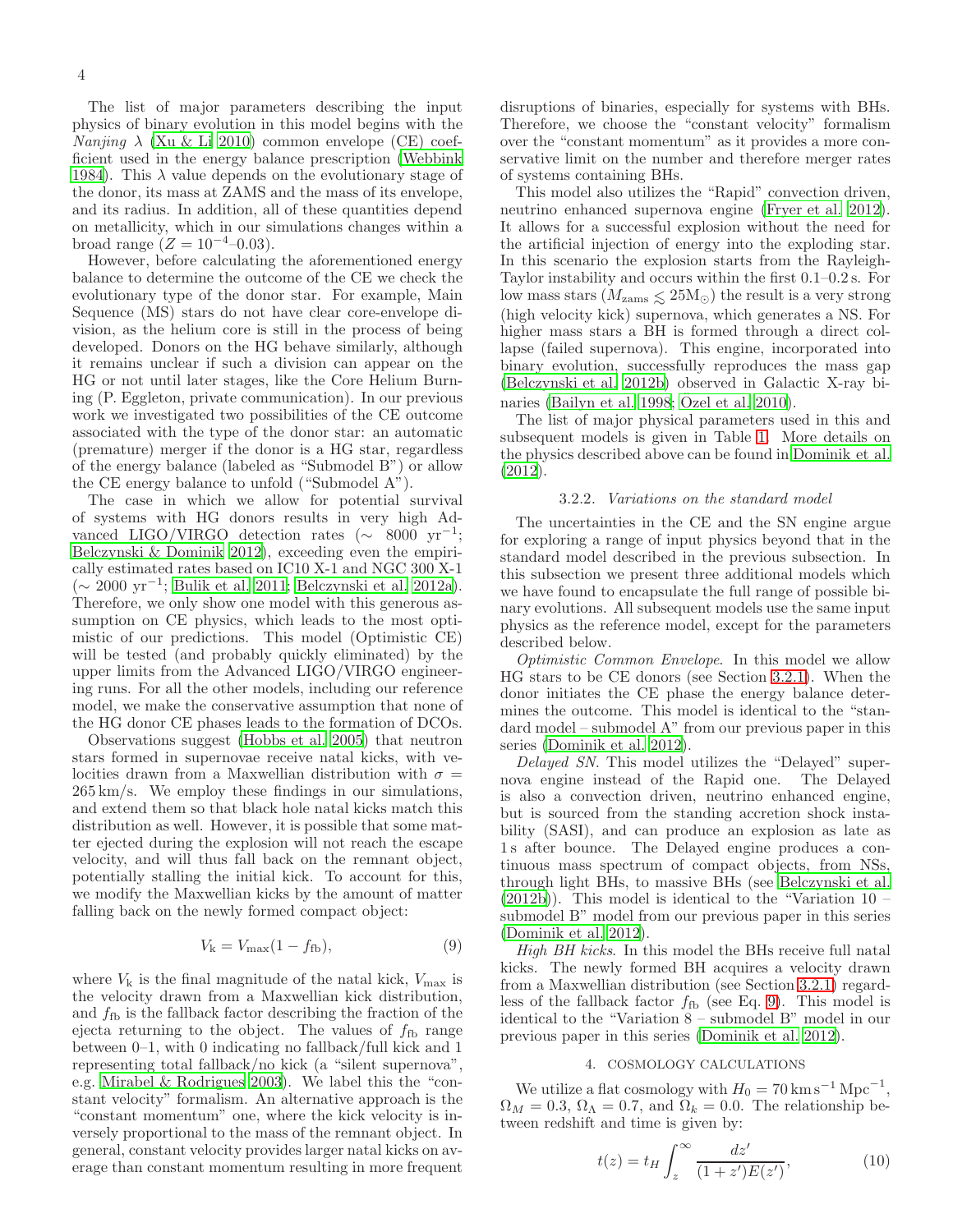where  $t_H = 1/H_0 = 14$  Gyr is the Hubble time (e.g. [Hogg](#page-8-49) [1999\)](#page-8-49) and  $E(z) = \sqrt{\Omega_M (1+z)^3 + \Omega_k (1+z)^2 + \Omega_\Lambda}.$ 

The comoving volume element  $dV$  is given by:

<span id="page-4-0"></span>
$$
dV(z) = \frac{c}{H_0} \frac{D_c^2}{E(z)} d\Omega dz, \qquad (11)
$$

where c is the speed of light in vacuum,  $d\Omega$  is the solid angle, and  $D_c$  is the comoving distance given by :

$$
D_c(z) = \frac{c}{H_0} \int_0^z \frac{dz'}{E(z')}.
$$
 (12)

There are a series of steps to calculate the rates of events, as we now describe. We employ time as our reference coordinate and start by creating time bins across the entire history of Universe, each bin 100 Myrs wide, from 0.13 Gyrs (birth) to 13.47 Gyrs (today). At the center of each bin we evaluate the star formation rate according to Eq. [1.](#page-1-4) For the redshift value corresponding to the center of a given time bin we generate a Monte Carlo sample of  $10<sup>4</sup>$ galaxies (a number sufficient to produce a smooth distribution) with masses drawn from the distribution given in Eq. [2.](#page-1-3) For each time bin we obtain a total mass of galaxies  $M_{\text{gal,tot}}$ . For each galaxy we then estimate its average metallicity using Eq. [3.](#page-1-2) We assume that all stars within a given galaxy have identical metallicity as obtained from Eq. [3.](#page-1-2) Since we draw a large number of galaxies in each time bin, and each galaxy has its own mass, and therefore is described by its own average metallicity, we end up with a distribution of metallicity in each time bin. This also yields a total mass of galaxies with a specific metallicity  $(M_{\text{gal,i}})$  within each time bin. We then define the fraction of the total galaxy mass capable of forming stellar population with a specific metallicity by

$$
F_i = \frac{M_{\text{gal,i}}}{M_{\text{gal,tot}}}.\tag{13}
$$

However, because we use a finite number of metallicity points in our simulations (see Section [3\)](#page-2-1) we need to extrapolate our results in order to account for the continuous spectrum given by Eq. [3.](#page-1-2) Therefore, the metallicity points are extended into bins delineated by the average value of neighbouring points. For example, given the set of points  $Z = 0.01, 0.015, 0.02$ , the value  $Z = 0.015$  now corresponds to a bin that extends from 0.0125 to 0.0175. The border points  $Z = 0.0001$  and  $Z = 0.03$  extend to lower and higher values, respectively, to cover the rest of the spectrum.

Population synthesis provides us with a representative sample of DCOs. The formation of a single DCO within a time bin corresponds to a fraction,  $f_{\text{fr}}$ , of the total formation rate:

$$
f_{\rm fr}(t) = \frac{F_i}{M_{\rm sim}} SFR(t),\tag{14}
$$

where  $M_{\text{sim}}$  is the total mass in our population synthesis calculations (see Section [3\)](#page-2-1). Repeating this calculation of  $f_{\rm fr}$  for each metallicity yields a total formation rate,  $f_{\rm fr,tot}$ , within a given time bin.

We now need to know the delay time until merger,  $t_{\text{del}}$ , for each DCO formed. The delay time is defined as the interval between the formation of the progenitors of a DCO and the coalescence of two compact objects. For each DCO originating from a specific metallicity we randomly choose a birth point,  $t_0$  (ZAMS), within each time bin. We then propagate the system forward in time toward its merger using the delay time:

$$
t_{\text{mer}} = t_0 + t_{\text{del}}.\tag{15}
$$

As long as we consider DCOs with  $t_{\rm mer} < t_H$ , and as long as the width of the time bins throughout the time line is constant, the formation rate  $(f_{\text{fr}})$  of a DCO from a given bin translates into a merger rate in a later bin, propagated forward in time by  $t_{\text{del}}$ . Repeating the above calculations for every time bin yields a total density of rest frame merger events,  $n_{\text{rest}}(t)$ , in units of  $\text{Gpc}^{-3}\,\text{yr}^{-1}$ . In other words

$$
n_{\text{rest}}(t) = \sum_{i}^{N} f_{\text{fr},i}(t - t_{\text{del}}),
$$
 (16)

where *i* sums over each representative DCOs.

#### 5. RESULTS

We now provide results from our four models, presenting the intrinsic merger rate densities and the observer frame merger rates, given by

$$
n_{\rm obs}(
$$

with  $dV/dz$  given by Eq. [11,](#page-4-0) integrated over the solid angle  $d\Omega$  (hence the factor of  $4\pi$ ). In the case of the standard/reference model (details in Section [3.2.1\)](#page-2-2) we explain the general redshift behavior of all three types of DCOs (NS-NS, BH-NS, and BH-BH) and compare the reference model for two scenarios of metallicity evolution (high–end and low–end). For our three variations (Optimistic CE, Delayed SN, and High BH kicks, Section [3.2.2\)](#page-3-2) we investigate deviations from the reference model, again incorporating our different metallicity evolution scenarios.

#### 5.1. Standard Model

<span id="page-4-1"></span>NS-NS. As shown in Fig. [3](#page-12-0) the intrinsic merger rate densities of double neutron star systems peaks at redshift  $z \approx 1 \ (\sim 200 \ \mathrm{yr}^{-1} \mathrm{Gpc}^{-3}).$  As a general rule, the merger rates of all types of DCO are directly related to the star formation rate. However, for a given SFR value the formation efficiency of different DCO may vary. In other words, the proportions of NS-NS, BH-NS, and BH-BH systems may differ beyond the regime set by the IMF (e.g. [Dominik et al. 2012\)](#page-8-3). For example, NS-NS systems are on average efficiently created in high metallicity environments (see Fig. [4\)](#page-13-0). When combined with the peak of the SFR at  $z \sim 2$  (average *high–end* metallicity is  $\sim 0.4$  Z<sub>⊙</sub>, see Fig. [2\)](#page-11-0), high metallicity NS-NS formation efficiency is enhanced, thus creating the profile shown on Fig. [3.](#page-12-0) What is characteristic for this profile is the "hump" that arises at  $z \sim 1.6$ , approaching from high redshifts. As can be seen in Fig. [4,](#page-13-0) this shape is dominated by mergers originating from 0.75  $Z_{\odot}$  environments. The reason for this increase in merger rate densities, when transiting from  $0.5 \text{ Z}_{\odot}$  environments (higher redshifts) to higher metallicity ones (lower redshifts), is a consequence of the applied CE approach. Within the framework of the Nanjing CE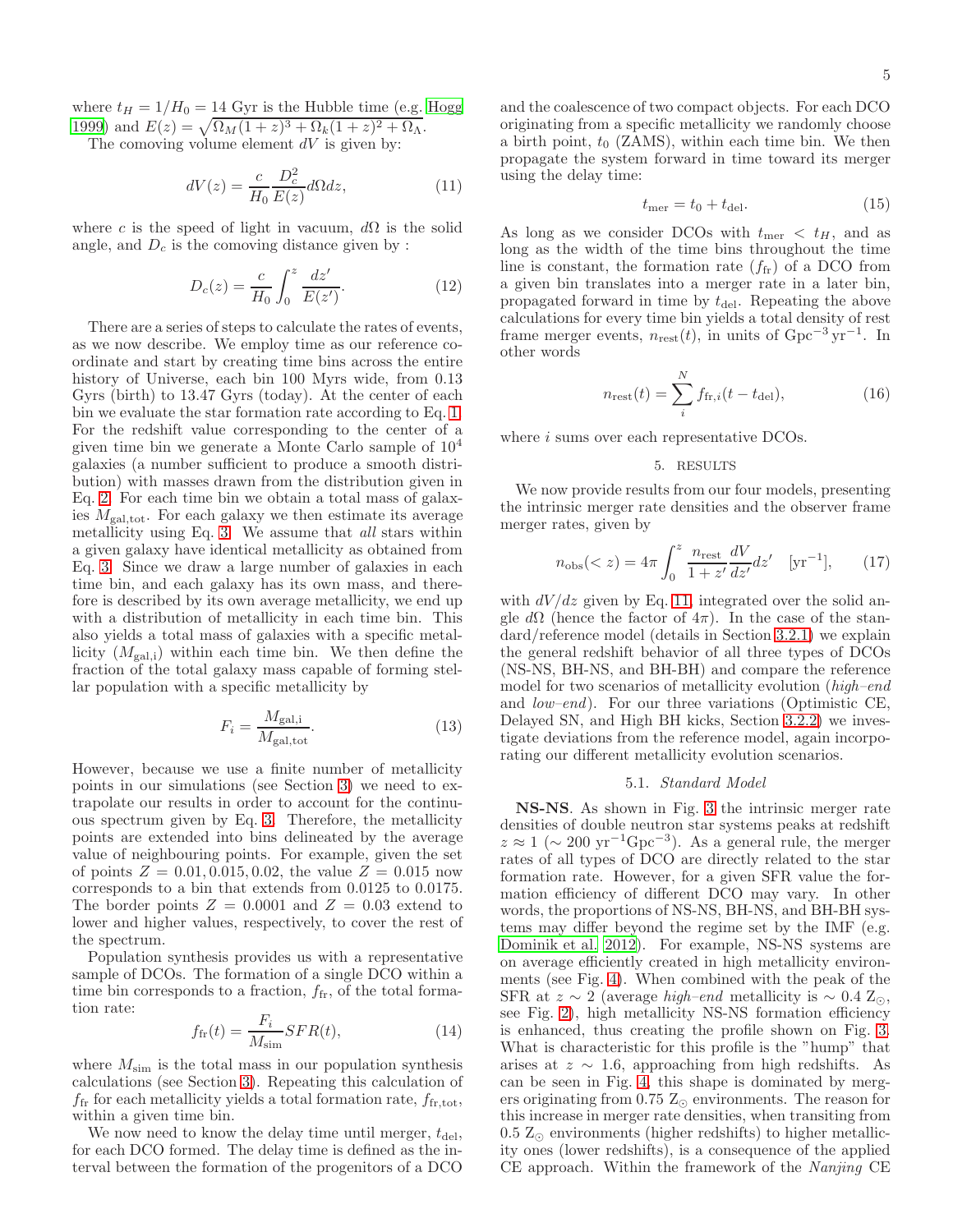treatment adapted for the Startrack code, the binding energy of the CE decreases at the  $0.5-0.75$   $Z_{\odot}$  boundary, allowing for the survival of a larger number of NS-NS progenitors.

By comparison, for the *low–end* metallicity profile the NS-NS systems dominate the rates only up to  $z \approx 0.5$ (Fig. [5\)](#page-14-0). This is a consequence of the adopted metallicity evolution scenario. Specifically galaxies of a given metallicity are shifted to lower redshift when compared with the high–end scenario, causing a shift of the NS-NS systems also to lower redshifts.

As shown in Fig. [6,](#page-15-0) in the observer frame the systems dominate the merger rates up to redshift  $z \approx 2.4$ . However, decreased metallicity for the low–end case shifts this point to  $z \approx 0.6$  (Fig. [7\)](#page-16-0).

BH-NS. For the high–end metallicity evolution, the rest frame merger rate densities for BH-NS systems shown in Fig. [3](#page-12-0) peaks at a value of  $\sim 50 \,\text{Gpc}^{-3} \text{yr}^{-1}$  at redshift  $z \sim 3$ . However, the merger rate efficiency drops for low  $(z \sim 0)$  and high  $(z \sim 6)$  redshifts. This is because of properties of the progenitor masses. For metallicities  $\sim Z_{\odot}$ the bulk of the progenitors masses are in the range 45–  $60\,M_\odot$  for the primary component, and  $22\text{--}32\,\mathrm{M}_\odot$  for the secondary. Pairs of progenitors outside these ranges are unlikely. The upper mass limit delineates between BH-NS and BH-BH systems; crossing it results in the formation of the latter systems instead of the former. The lower mass limit is set by a similar phenomenon, only this time through BH-NS/NS-NS formation. Progenitors of these systems for metallicities a factor of  $\sim$  10 lower than Z<sub>⊙</sub> must have lower masses on average, primarily because of the decreased stellar wind mass losses. Otherwise the binary would retain enough mass to form a BH-BH system or go through a terminal CE event. Therefore, the mass ranges for BH-NS progenitors for  $Z \sim 10\%$  Z<sub>⊙</sub> are: 20–  $50 M_{\odot}$  for the primary and  $12{\text -}25 M_{\odot}$  for the secondary. Given that in this mass range the Initial Mass Function (IMF) scales as  $M^{-2.7}$  (where M is the mass of the progenitor) there are more BH-NS progenitors available at moderately low metallicity than at higher values. This, in turn, translates into increased merger rates arising from these environments. Decreasing the metallicity to  $\sim 1\%$  Z<sub>⊙</sub> decreases the masses of the progenitors even further due to the same wind effects. However, in this case the BH progenitors are closely approaching their lower mass limit  $(\sim 20M_{\odot})$ , which leaves a narrow mass range:  $20-25M_{\odot}$ for the primary and  $18-22M_{\odot}$  for the secondary. There are fewer progenitors in these mass ranges when compared to the previous case, and therefore we find a lower merger rate. Overall, the BH-NS merger rates peak originates from systems being created at moderate metallicities (see Fig. [4\)](#page-13-0).

BH-BH. For these systems the intrinsic merger rate has a peak-plateau at a rate of  $\sim 300-400 \,\text{Gpc}^{-3} \,\text{yr}^{-1}$ at  $z \sim 4-8$ , for the *high–end* case. The low metallicity galaxies abundant at high redshifts are efficient black hole factories (see Fig. [8](#page-17-0) and [9\)](#page-18-0). This also means that adopting the low–end metallicity scenario will allow for more BH-BH systems to form at lower redshifts, when compared to the high–end. Additionally, environments with low amounts of metals favor massive BHs. For example, the most massive BH-BH system acquired in this model

consisted of a  $62 M_{\odot}$  and a  $74 M_{\odot}$  BH pair. These systems originate from the extremely low metallicity environments  $(Z = 0.0001)$ . We find that such systems merge up up until redshift  $z \sim 3$  and  $z \sim 2$  for the high–end and low– end metallicity evolution models, respectively. However due to statistical uncertainties these redshift values may be even lower. These massive systems originate through the standard BH-BH formation channel. As an instructive example, we detail the formation scenario of a  $8.3-5.8 M_{\odot}$ BH-BH, for  $Z = 0.005$  – a typical system for the average metallicity acquired in our study:  $t=0$  Myr. The components start with masses  $32 M_{\odot}$  and  $25 M_{\odot}$  for the primary and secondary, respectively and an orbital separation  $a = 995$  R<sub>☉</sub>. **t=6.7 Myr.** The primary, after becoming a HG star, expands and initiates a mass transfer through Roche lobe overflow (RLOF). The transfer continues until the primary loses almost all of its hydrogen envelope and becomes a Wolf-Rayet star with  $10 M_{\odot}$  (the secondary component has  $35 M_{\odot}$ ). The orbital separation prior to RLOF was  $a = 1000$  R<sub>☉</sub> and  $a = 1600$  R<sub>☉</sub> after.  $t=7.0$  Myr. The primary explodes as a supernova, forming a  $7.8 M_{\odot}$  BH. The orbital separation after the explosion was  $a = 1760 \text{ R}_{\odot}$  **t=8.7 Myr.** The secondary  $(34 M<sub>o</sub>)$  initiates a CE phase and becomes a Wolf-Rayet star with  $11 M_{\odot}$  as a result of the outcome (the primary gained  $\sim 0.5 \,\mathrm{M}_{\odot}$ ) The orbital separation prior to the CE was  $a = 1780 \text{ R}_{\odot}$  and  $a = 2.6 \text{ R}_{\odot}$  after.  $t=9.4 \text{ Myr}$ . The secondary undergoes a SN explosion and becomes a  $5.8 M_{\odot}$  BH. The orbital separation prior to the explosion was  $a = 2.8 \, \text{R}_{\odot}$  and  $a = 3 \, \text{R}_{\odot}$  after. **t=26 Myr.** The coalescence of a  $8.3\,\rm M_\odot$  –5.8  $\rm M_\odot$  BH-BH system occurs. This example is illustrated by a diagram in Fig. [10.](#page-19-0)

On a side note, the formation of the most massive BH-BH systems on close orbits may be questionable. The progenitors of the aforementioned  $62 M_{\odot}$ -74 $M_{\odot}$  BH-BH system are massive stars  $(140 M<sub>o</sub>–150 M<sub>o</sub>)$  at ZAMS). A recent theoretical study by [Yusof et al. \(2013\)](#page-8-50) suggests that such objects  $(150 M_{\odot} - 500 M_{\odot})$  will not increase in size significantly during their evolution. Therefore, it is more likely for such binaries to bypass the CE phase and avoid the reduction of orbital separation. This in turn will prevent the resulting BH-BH system from merging within Hubble time.

In the observer frame, BH-BH systems begin to dominate the merger rates at  $z \sim 2$ . For the *low–end* case this happens closer to  $z \sim 1$ .

#### 5.2. Optimistic CE

<span id="page-5-0"></span>In this model we relax one of the conditions on CE survivability. Specifically, Hertzsprung gap donors are now allowed to undergo full energy balance calculations. In the standard model, CEs with HG donors resulted in an immediate merger, terminating further binary evolution. This has been shown to have a significant impact on the number of DCOs, altering the merger rates by orders of magnitude [\(Belczynski et al. 2007,](#page-8-51) [2010b](#page-8-52)). When HG donors survive CE, their numbers naturally increase, as do their merger rates.

NS-NS. When compared with the standard model, high–end case, the intrinsic merger rate of NS-NS systems peaks at higher redshift ( $z \sim 3$ ) and at higher values ( $\sim 1000 \text{ Gpc}^{-3} \text{ yr}^{-1}$ ). The shift in the peak towards higher redshifts is associated with the systems hav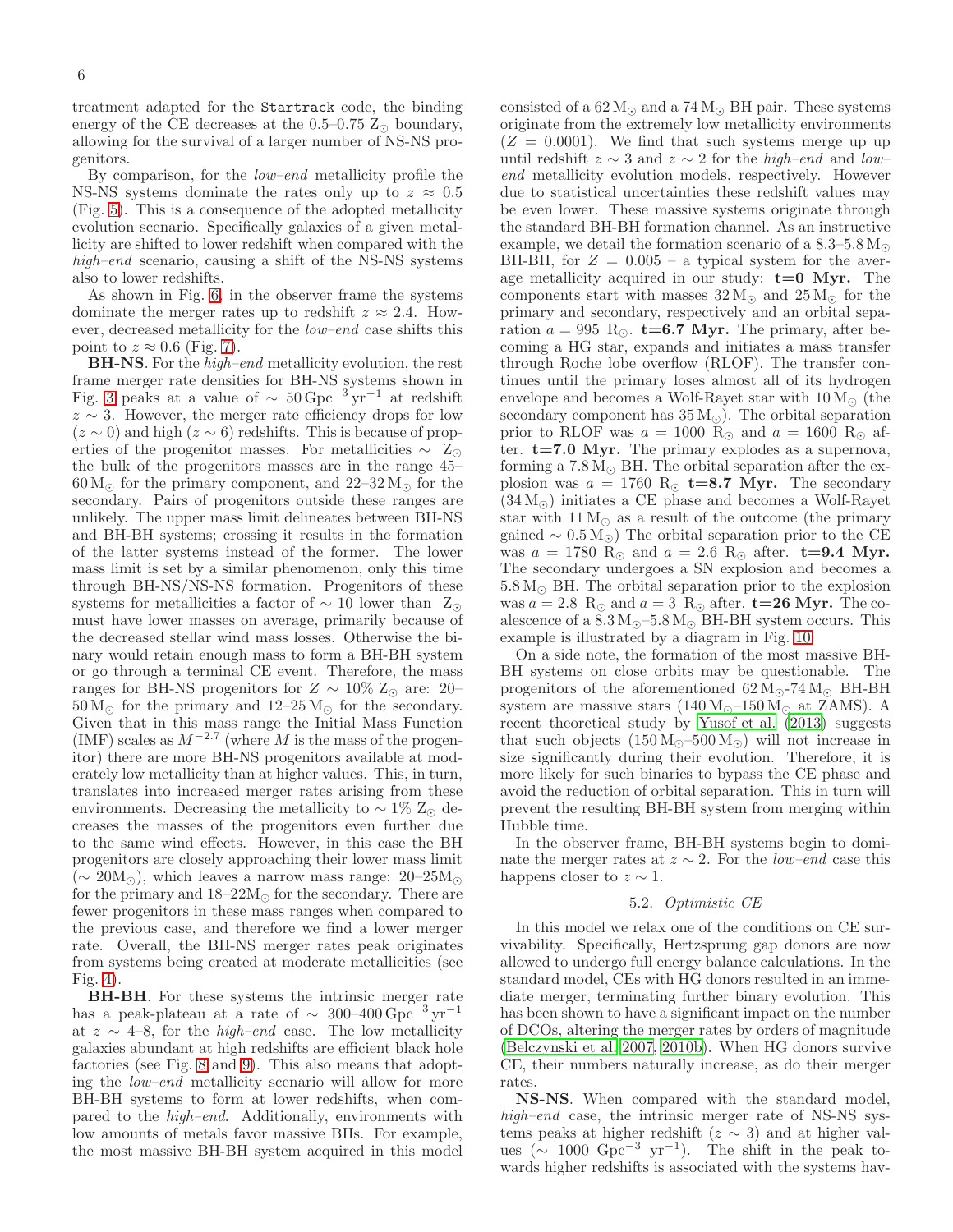ing shorter delay times on average, which allows them to merge more quickly after formation. As expected, the decrease of average delay times for NS-NS systems is caused by the new CE condition. In the standard model the only surviving binaries were those that did not initiate the CE while the potential donor was an HG star. In order to prevent a rapidly expanding HG star from overfilling its Roche lobe these binaries had to have a significant initial separation, which resulted in relatively large delay times. In this model the CE phase with an HG donor is allowed, so initial separation is no longer such a crucial issue. Therefore, binaries with smaller initial separations are able (if they have sufficient orbital energy) to survive and form NS-NS systems. This results in shorter delay times. In the low–end case the same mechanism causes the peak to shift towards  $z \sim 2$ .

In the observer frame the merger rate of NS-NS systems is a few times higher than in the standard model for both high–end and low–end metallicity evolutions. In the former case NS-NS systems dominate the merger rates up to  $z \leq 0.5$ . In the latter case they are always sub-dominant compared to BH-BH systems.

BH-NS. The binaries forming these systems usually undergo two CE events in their lifetime, due to their relatively high initial mass ratios (for details see [Dominik et al. 2012](#page-8-3)). The two CEs reduce the initial separation, which makes the relaxed CE condition much less relevant than for the NS-NS case mentioned above. The result is that there are no significant changes in the intrinsic merger rate density for BH-NS systems. As in the standard model, the mergers of BH-NS systems are the rarest of all types of DCOs. This is true for both of the metallicity scenarios.

BH-BH. These systems do not experience two CE events, unlike the BH-NS systems, and therefore they do not reduce their initial separations as efficiently. The peak of the intrinsic merger rate density shifts slightly towards lower redshift ( $z \sim 4$ , high–end) when contrasted with the reference model (see Fig. [3\)](#page-12-0). This is because of the effect of metallicity on the outcome of the CE phase. The larger the fraction of metals in a star, the bigger its radius (e.g. [Hurley et al. 2000\)](#page-8-22). This effect is particularly strong during the HG phase. Therefore, high metallicity BH progenitors are more likely to initiate CE on the HG. In the standard model this is not allowed and such systems are removed from the population. However, here we relax this condition, and as a consequence we add more BH-BH systems originating from higher metallicities (see Figs. [8](#page-17-0) and [9\)](#page-18-0). For the *low–end* case this results in a peak-plateau between redshifts  $3 < z < 4$ . This is because of the higher metallicities appearing at lower redshifts when compared with the *high–end* case.

In the observer frame the BH-BH systems start to dominate the merger rates at  $z \approx 0.5$  in the *high–end* case. For the low–end case these DCOs are always primary mergers.

### 5.3. Delayed SN

In this model we change the supernova explosion engine with respect to the standard model. The standard model uses the Rapid engine, which yields a gap between  $2-5M_{\odot}$ in the masses of the resulting compact objects. Here we utilize the Delayed scenario (for details see Section [3.2.2\)](#page-3-2). The main feature of this engine is that it produces a continuous mass spectrum of remnant objects [\(Belczynski et al.](#page-8-19) [2012b\)](#page-8-19). As suggested by [Kreidberg et al. \(2012](#page-8-53)), the presence of the mass gap feature may be a result of systematic errors arising from misinterpretation of the BH binary light curve analyses. The resulting errors in estimating the inclination of the binary may shift low mass BHs from the gap. The distinction between the two engines is clearly visible on Fig. [8](#page-17-0) and Fig. [9.](#page-18-0) The minimal total mass for this model is  $\sim 5M_{\odot}$ . Such a system is composed of two BHs of  $2.5M_{\odot}$  each  $(2.5M_{\odot}$  being the delineation between upper NS and lower BH mass). For other models the minimal BH mass is  $\sim 5M_{\odot}$ , thus yielding a minimal total mass  $\sim 10M_{\odot}$ . However, the supernova engine effects do not play a significant role on the merger rates of any type of DCOs.

### 5.4. High BH kicks

Here, we employ full natal kicks (as measured for NSs) just on BHs (see Section [3.2.2\)](#page-3-2). This is performed regardless of the amount of fallback (see Eq. [9\)](#page-3-1). The kicks for NS-NS systems remain unchanged, as does their population with respect to the standard model.

In this variation the velocity of the natal kick acquired upon BH formation will disrupt many binaries that would otherwise (in the standard model) form coalescing BH-NS or BH-BH systems, as is clearly visible in Fig. [3.](#page-12-0) In consequence the NS-NS systems will dominate the merger rates in the observer frame.

In addition, the full natal kick will affect the most massive BHs. In the standard model, stars with masses  $M_{\text{zams}} > 40 \text{M}_{\odot}$  would collapse directly into a black hole after the SN explosion; with no asymmetric ejecta, they do not receive a kick  $(f_{\text{fb}} = 1, \text{Eq. 9})$ . However, in this model these stars receive a maximum velocity kick, and thus often disrupt the system. As a consequence the probability of the formation and eventual merger of the most massive BH-BH systems is lowered significantly, which can be seen on the bottom panel of Figs. [8](#page-17-0) and [9.](#page-18-0)

#### 6. SUMMARY & DISCUSSION

We have performed a series of cosmological calculations for four populations of DCOs. Each population was generated with different input physics for describing binary evolution and compact object formation. The first model (standard) utilizes the current state-of-the-art description of physical mechanisms governing DCOs. In particular, it uses a Rapid explosion engine, which yields results accurately describing the mass distribution of X-ray binaries (see Section [3.2.1](#page-2-2) and references therein). Another major improvement in the model is the realistic treatment of the common envelope parameter  $\lambda$ , which now depends on the evolutionary stage, radius, mass, metallicity, etc. of the donor star. The three subsequent models explore alternative outcomes of binary evolution, and the resulting properties of remnants. The mechanisms investigated in these models are: the sensitivity of the CE outcome to the type of donor, the Delayed SN explosion mechanism, and the natal kick survivability of DCOs containing BHs (see Section [3.2.2\)](#page-3-2). Additionally, for each model we have created a grid of 11 metallicities to account for the chemical evolution throughout the lifetime of the Universe. We present both the intrinsic and the observer frame merger rates as a function of redshift.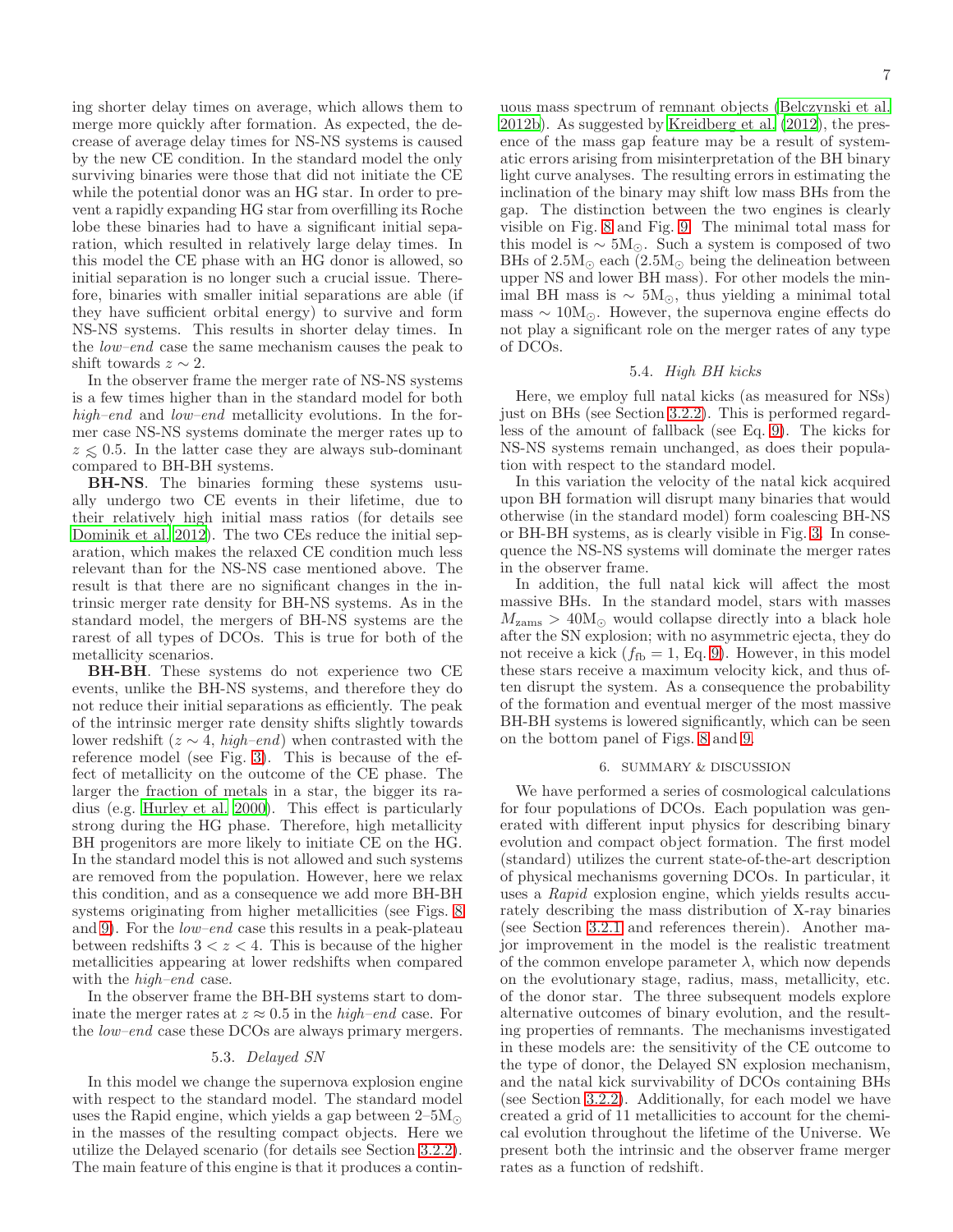The variation in the rates of our different binary systems as a function of redshift depends upon metallicity, as well as common envelope and supernova physics. In this paper we have studied how these impact the rates for different types of DCOs. Here we review our main findings.

We find that NS-NS systems merge most efficiently at low redshifts ( $z \leq 1$ ; see Figs. [3](#page-12-0) and [5\)](#page-14-0), where metallicities become relatively high ( $\sim 0.5 \text{ Z}_{\odot}$ ). However, in the case of the Optimistic CE model the merger rate densities peak at higher redshifts ( $z \sim 2-3$ ). This results from relaxing the condition for the termination of binaries initiating a CE with a Hertzsprung gap donor. This optimistic CE treatment enriches the merging population with systems with short merger times. As a result the overall number of NS-NS systems increases and, due to the shorter merger times, these systems coalesce earlier (see Sections [3.2.2](#page-3-2) and [5.2\)](#page-5-0).

BH-NS systems merge most infrequently in all but one of the models. The exception is the Full BH Kicks model, where full natal kicks are applied to BH remnants. The kicks eliminate binaries containing BHs from the populations by disrupting them. However, this doesn't affect BH-NS systems, as strongly as BH-BH systems since they contain only one BH. In general, the low merger rates of BH-NS systems arise from their unique mixed nature. Forming two different compact objects in a single binary generally requires the masses of the progenitors to be significantly separated. This plays an important role at first contact between the components, since if the mass ratio of the binary is larger than 2–3 the otherwise stable mass transfer through Roche lobe overflow may become a CE event. These episodes often cause a premature merger and eliminate further binary evolution. Another important factor in making the BH-NS systems small in numbers is that the progenitors don't have a large range of masses to draw from. The upper limit is set by the binary containing enough mass to form a BH-BH system instead, while the lower limit is set by not having enough mass and instead forming a NS-NS system.

For BH-BH systems, the highest merging efficiency occurs earlier in the Universe when compared with other DCOs ( $z \sim 4$ –6). This arises from the fact that these systems form most efficiently at the lowest metallicities. For any of the two scenarios of metallicity evolution, the Optimistic CE model blurs this trend. In this case the population is enriched by BHs, which originated from high metallicity environments (see Section [5.2\)](#page-5-0). Another interesting case is the model with High BH Kicks, where BH-BH systems are efficiently disrupted by natal kicks throughout the lifetime of the Universe. This is clearly visible on the bottom panel of Figs. [3](#page-12-0) and [5.](#page-14-0) The kicks affect high mass systems the most. As a consequence of the full natal kicks, the formation and merger rates for BH-BH systems in low metallicity galaxies (higher redshifts) are reduced significantly, and this effect is even more dramatic for high metallicity environments (lower redshifts; see Figs. [8](#page-17-0) and [9\)](#page-18-0). The High BH kicks model produces a difference between the merger rates in the observer frame of BH-BH and NS-NS systems that is roughly 100 times larger than within the standard model. This may be a promising avenue for determining the magnitude of the natal kicks imparted to BHs during their formation.

Since (only) NS-NS systems have been observed, we can use observed rates to put constraints on our models. The NS-NS merger rates in each of our models, at  $z \sim 0$ , fit within the observational limits for NS-NS systems in the Milky Way: 34.8–2204 yr−<sup>1</sup> Gpc−<sup>3</sup> [\(Kim et al. 2006\)](#page-8-54), using the galaxy density  $\rho_{gal} = 0.0116 \,\mathrm{Mpc}^{-3}$ . [Petrillo et al.](#page-8-55) [\(2013](#page-8-55)) used the observed rate of short GRBs to calculate the merger rates of NS-NS and BH-NS systems, since these systems are thought to be the progenitors of short GRBs. The resulting merger rates of DCOs (NS-NS + BH-NS) in the local Universe ranges between 500 and  $1500 \,\mathrm{Gpc}^{-3} \,\mathrm{yr}^{-1}$ . At  $z \sim 0$  our models find a NS-NS merger rate of  $\sim 100 \,\text{Gpc}^{-3} \,\text{yr}^{-1}$ , with a BH-NS rate lower by a factor of ∼ 10. However, the authors of the aforementioned study state that their results are sensitive primarily to the poorly constrained beaming angle of the colimated emission from short GRBs. They used a beaming angle of ∼ 20 deg, while to match our rate the beaming angle would have to be  $\sim$  50 deg (see Fig. 3 therein). In our previous study [\(Dominik et al. 2012\)](#page-8-3), we found one model that would reproduce the merger rates of NS-NS + BH-NS from [Petrillo et al. \(2013\)](#page-8-55) ( $\sim$ 900 Gpc<sup>-3</sup> yr<sup>-1</sup> at Z<sub>⊙</sub>). It is the model described by fully conservative mass transfer episodes and optimistic CE description (labeled "Variation  $12$  – submodel A").

Additional constraints may be provided by observing the potential electromagnetic signatures, other than GRBs, of DCO mergers. One example is the optical/radio afterglow of the GRB, which can be detected even if the GRB itself is not seen (an "orphan afterglow"). Another possibility is a "kilonova", resulting from the ejection of matter from a neutron star. Since this matter may be enriched in heavy elements through the r–process, the resulting radioactive decay may generate observable light, thereby providing a promising electromagnetic counterpart to the gravitational wave emission [\(Metzger & Berger](#page-8-56) [2012;](#page-8-56) [Piran et al. 2013](#page-8-57); [Barnes & Kasen 2013\)](#page-8-58).

Finally, it will be interesting to investigate how statistical ensembles of GW observations could constrain properties of compact binary populations and of their formation scenarios (see e.g. [Mandel 2010;](#page-8-59) [O'Shaughnessy 2012;](#page-8-60) [Gerosa et al. 2013](#page-8-61)).

We thank Alexander Heger for a helpful discussion on pair–instability supernovae. We would also like to thank the N. Copernicus Astronomical Centre in Warsaw, Poland, and the University Of Texas, Brownsville, TX, for providing computational resources. DEH acknowledges support from National Science Foundation CAREER grant PHY-1151836. KB and MD acknowledge support from MSHE grant N203 404939 and N203 511238, NASA Grant NNX09AV06A to the UTB, Polish Science Foundation Master 2013 Subsidy and National Science Center DEC-2011/01/N/ST9/00383. TB was supported by the DPN/N176/VIRGO/2009 grant. EB acknowledges support from National Science Foundation CAREER Grant No. PHY-1055103. Work by CLF was done under the auspices of the National Nuclear Security Administration of the U.S. Department of Energy under contract No. DE-AO52-06NA25396.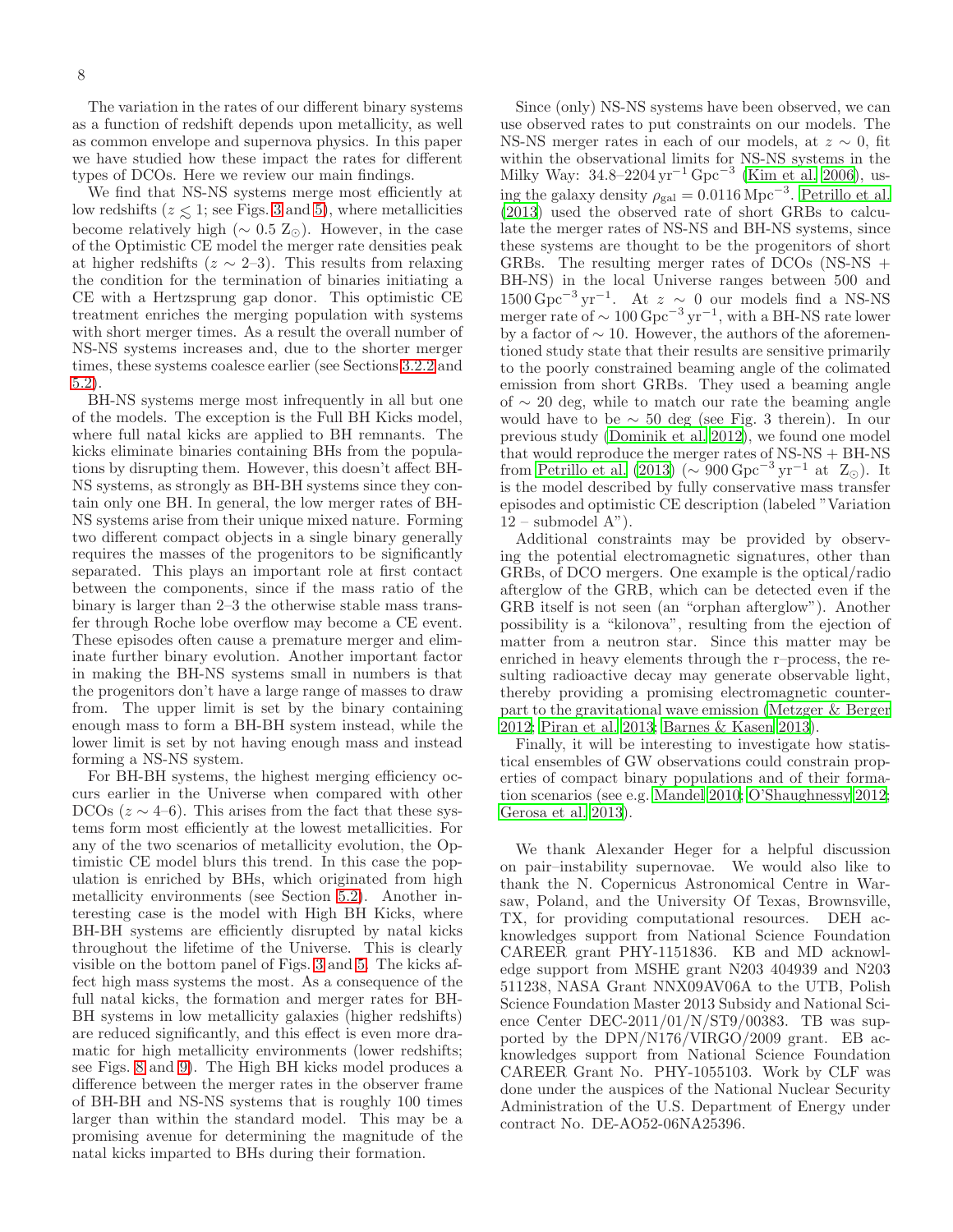- <span id="page-8-38"></span>Abt, H. A. 1983, ARA&A, 21, 343
- <span id="page-8-47"></span>Bailyn, C. D., Jain, R. K., Coppi, P., & Orosz, J. A. 1998, ApJ, 499, 367
- 
- <span id="page-8-18"></span><span id="page-8-17"></span>
- <span id="page-8-58"></span>Barnes, J. & Kasen, D. 2013, ArXiv e-prints Beers, T. C. & Christlieb, N. 2005, ARA&A, 43, 531 Belczynski, K., Bulik, T., Fryer, C. L., et al. 2010a, ApJ, 714, 1217
- <span id="page-8-44"></span>Belczynski, K., Bulik, T., Mandel, I., et al. 2012a, ArXiv e-prints Belczynski, K. & Dominik, M. 2012, ArXiv e-prints
- <span id="page-8-42"></span>
- <span id="page-8-52"></span>Belczynski, K., Dominik, M., Bulik, T., et al. 2010b, ApJ, 715, L138
- <span id="page-8-5"></span>Belczynski, K., Holz, D. E., Fryer, C. L., et al. 2010c, ApJ, 708, 117
- 
- <span id="page-8-21"></span><span id="page-8-20"></span>Belczynski, K., Kalogera, V., & Bulik, T. 2002, ApJ, 572, 407 Belczynski, K., Kalogera, V., Rasio, F. A., et al. 2008, ApJS, 174, 223
- <span id="page-8-51"></span>Belczynski, K., Taam, R. E., Kalogera, V., Rasio, F. A., & Bulik, T. 2007, ApJ, 662, 504
- <span id="page-8-19"></span>Belczynski, K., Wiktorowicz, G., Fryer, C. L., Holz, D. E., & Kalogera, V. 2012b, ApJ, 757, 91 Binney, J. & Merrifield, M. 1998, Galactic Astronomy
- <span id="page-8-16"></span>
- <span id="page-8-43"></span>Bulik, T., Belczynski, K., & Prestwich, A. 2011, ApJ, 730, 140
- <span id="page-8-1"></span>Bulik, T., Belczyński, K., & Rudak, B. 2004, A&A, 415, 407
- <span id="page-8-3"></span>
- <span id="page-8-25"></span>Dewi, J. D. M. & Pols, O. R. 2003, MNRAS, 344, 629 Dominik, M., Belczynski, K., Fryer, C., et al. 2012, ApJ, 759, 52
- <span id="page-8-40"></span><span id="page-8-8"></span>
- Duquennoy, A. & Mayor, M. 1991, A&A, 248, 485 Erb, D. K., Shapley, A. E., Pettini, M., et al. 2006, ApJ, 644, 813 Figer, D. F. 2005, Nature, 434, 192
- <span id="page-8-35"></span>
- <span id="page-8-32"></span><span id="page-8-7"></span>Fontana, A., Salimbeni, S., Grazian, A., et al. 2006, A&A, 459, 745 Fryer, C. L., Belczynski, K., Wiktorowicz, G., et al. 2012, ApJ, 749, 91
- <span id="page-8-61"></span>Gerosa, D., Kesden, M., Berti, E., O'Shaughnessy, R., & Sperhake, U. 2013, Phys. Rev. D, 87, 104028
- <span id="page-8-39"></span>Heggie, D. C. 1975, MNRAS, 173, 729
- <span id="page-8-45"></span>Hobbs, G., Lorimer, D. R., Lyne, A. G., & Kramer, M. 2005, MN-RAS, 360, 974
- <span id="page-8-49"></span>Hogg, D. W. 1999, ArXiv Astrophysics e-prints
- <span id="page-8-11"></span>Hopkins, A. M. & Beacom, J. F. 2006, ApJ, 651, 142
- <span id="page-8-22"></span>Hurley, J. R., Pols, O. R., & Tout, C. A. 2000, MNRAS, 315, 543 Hut, P. 1981, A&A, 99, 126
- <span id="page-8-30"></span>
- <span id="page-8-31"></span>Ivanova, N. & Taam, R. E. 2003, ApJ, 599, 516
- <span id="page-8-54"></span>Kim, C., Kalogera, V., & Lorimer, D. R. 2006, ArXiv Astrophysics e-prints
- <span id="page-8-37"></span>Kobulnicky, H. A. & Fryer, C. L. 2007, ApJ, 670, 747
- <span id="page-8-53"></span>Kreidberg, L., Bailyn, C. D., Farr, W. M., & Kalogera, V. 2012, ApJ, 757, 36 Kroupa, P., Tout, C. A., & Gilmore, G. 1993, MNRAS, 262, 545
- <span id="page-8-33"></span>
- <span id="page-8-34"></span>Kroupa, P. & Weidner, C. 2003, ApJ, 598, 1076 Mackey, J., Bromm, V., & Hernquist, L. 2003, ApJ, 586, 1
- <span id="page-8-14"></span>
- <span id="page-8-59"></span>Mandel, I. 2010, Phys. Rev. D, 81, 084029
- <span id="page-8-56"></span>Metzger, B. D. & Berger, E. 2012, ApJ, 746, 48
- <span id="page-8-46"></span><span id="page-8-4"></span>Mirabel, I. F. & Rodrigues, I. 2003, Science, 300, 1119 Morscher, M., Umbreit, S., Farr, W. M., & Rasio, F. A. 2012, ArXiv e-prints
- <span id="page-8-36"></span>Oey, M. S. & Clarke, C. J. 2005, ApJ, 620, L43
- <span id="page-8-60"></span>O'Shaughnessy, R. 2012, ArXiv e-prints
- <span id="page-8-48"></span>Özel, F., Psaltis, D., Narayan, R., & McClintock, J. E. 2010, ApJ, 725, 1918
- <span id="page-8-13"></span>Panter, B., Jimenez, R., Heavens, A. F., & Charlot, S. 2008, MN-RAS, 391, 1117 Pei, Y. C., Fall, S. M., & Hauser, M. G. 1999, ApJ, 522, 604
- <span id="page-8-10"></span>
- <span id="page-8-55"></span>
- Petrillo, E., Dietz, A., & Cavaglià, M. 2013, ApJ, 767, 140<br>Piran, T., Nakar, E., & Rosswog, S. 2013, MNRAS, 430, 2121
- <span id="page-8-57"></span>
- <span id="page-8-41"></span><span id="page-8-2"></span>Regimbau, T. & Hughes, S. A. 2009, Phys. Rev. D, 79, 062002 Sana, H., de Koter, A., de Mink, S. E., et al. 2013, A&A, 550, A107 Smith, B. D., Turk, M. J., Sigurdsson, S., O'Shea, B. W., & Norman, M. L. 2009, ApJ, 691, 441
- <span id="page-8-15"></span><span id="page-8-6"></span>Strolger, L.-G., Riess, A. G., Dahlen, T., et al. 2004, ApJ, 613, 200
- <span id="page-8-23"></span>Tauris, T. M. & Savonije, G. J. 1999, A&A, 350, 928 Totani, T. 1999, ApJ, 511, 41
- <span id="page-8-0"></span>
- 
- <span id="page-8-26"></span>Webbink, R. F. 1984, ApJ, 277, 355 Wellstein, S., Langer, N., & Braun, H. 2001, A&A, 369, 939
- <span id="page-8-27"></span><span id="page-8-24"></span>Xu, X.-J. & Li, X.-D. 2010, ApJ, 716, 114
- 
- <span id="page-8-9"></span>Young, P. A. & Fryer, C. L. 2007, ApJ, 670, 584 Yuan, T.-T., Kewley, L. J., & Richard, J. 2013, ApJ, 763, 9
- <span id="page-8-50"></span><span id="page-8-12"></span>Yusof, N., Hirschi, R., Meynet, G., et al. 2013, MNRAS, 433, 1114
- <span id="page-8-28"></span>Zahn, J.-P. 1977, A&A, 57, 383
- <span id="page-8-29"></span>—. 1989, A&A, 220, 112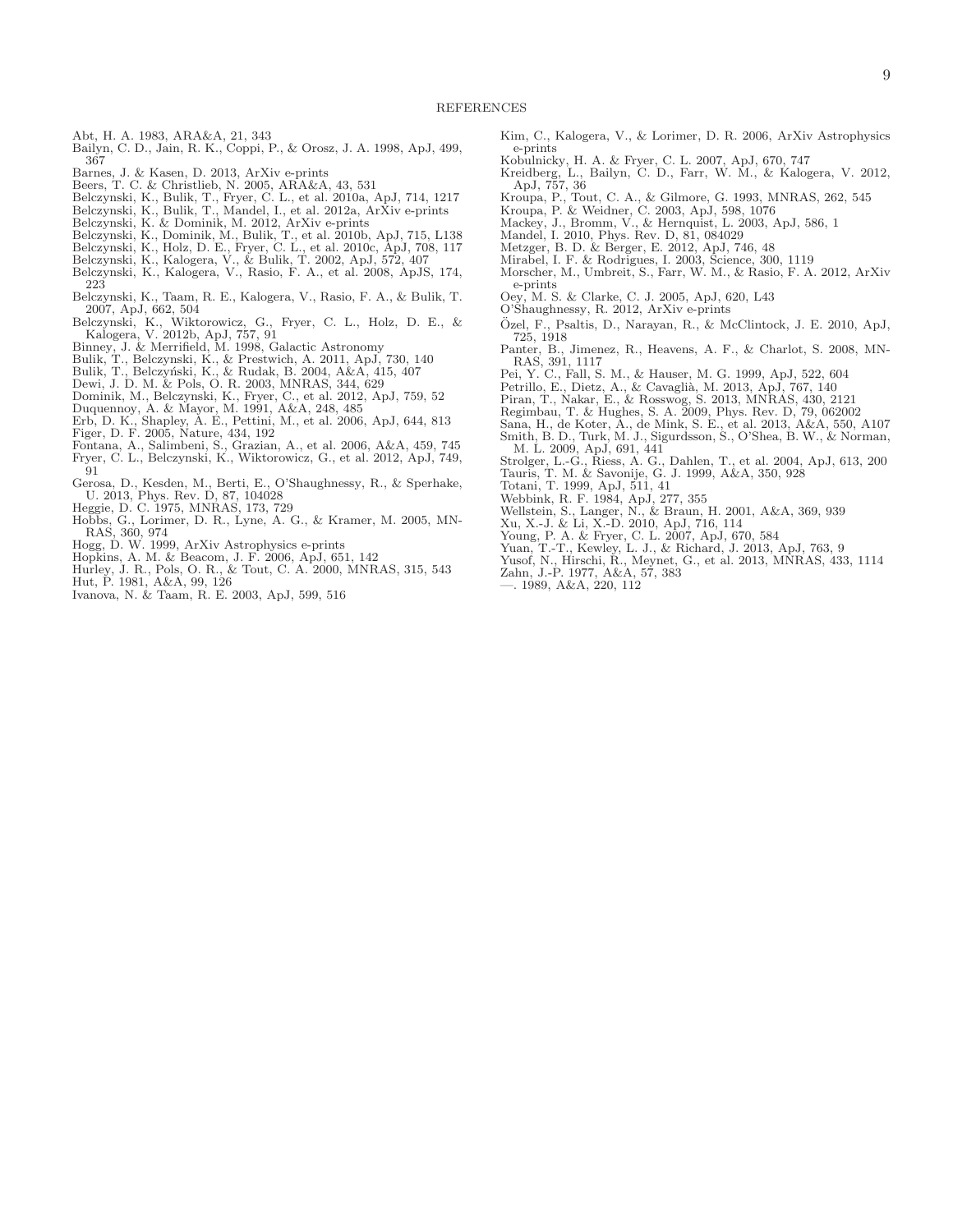TABLE 1  $\operatorname{SUMMARY}$  of  $\operatorname{MoDELS}^a$ 

<span id="page-9-0"></span>

| Model         | Description                                                                               |
|---------------|-------------------------------------------------------------------------------------------|
| Standard      | $\lambda = Nanging$ /physical, BH kicks: decreased, SN: Rapid<br>HG CE donors not allowed |
| Optimistic CE | HG CE donors allowed                                                                      |
| Delayed SN    | Delayed supernova engine                                                                  |
| High BH kicks | Full kicks of BHs                                                                         |

<sup>a</sup> All parameters for a given model, except the ones given, remain as in the Standard model. See Section [3.2](#page-2-0) for details.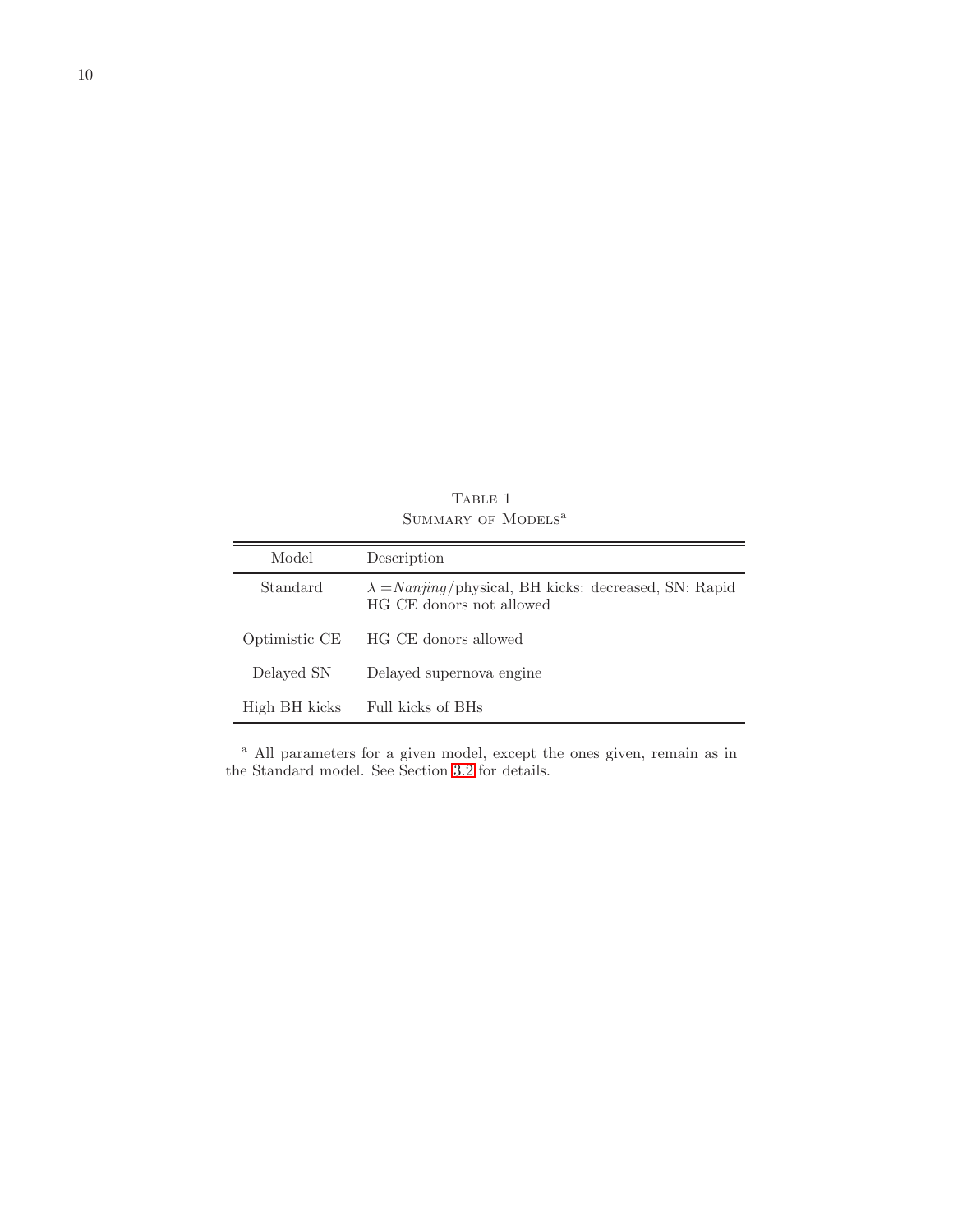

<span id="page-10-0"></span>Fig. 1.— Distribution of metallicity for  $z < 0.08$  (local Universe),  $2.2 < z < 3.3$  (star formation peak) and  $4.4 < z < 12.1$ (high–redshift Universe). The y–axis shows the fraction of the total stellar mass in the given redshift range. The dashed and dash-dot lines represent the distributions for the final low–end and high–end metallicity profiles, respectively. The redshift ranges correspond to a 1 Gyr time bin. Each distribution is normalized to unity within each redshift range. See Section [2.3](#page-1-1) for details.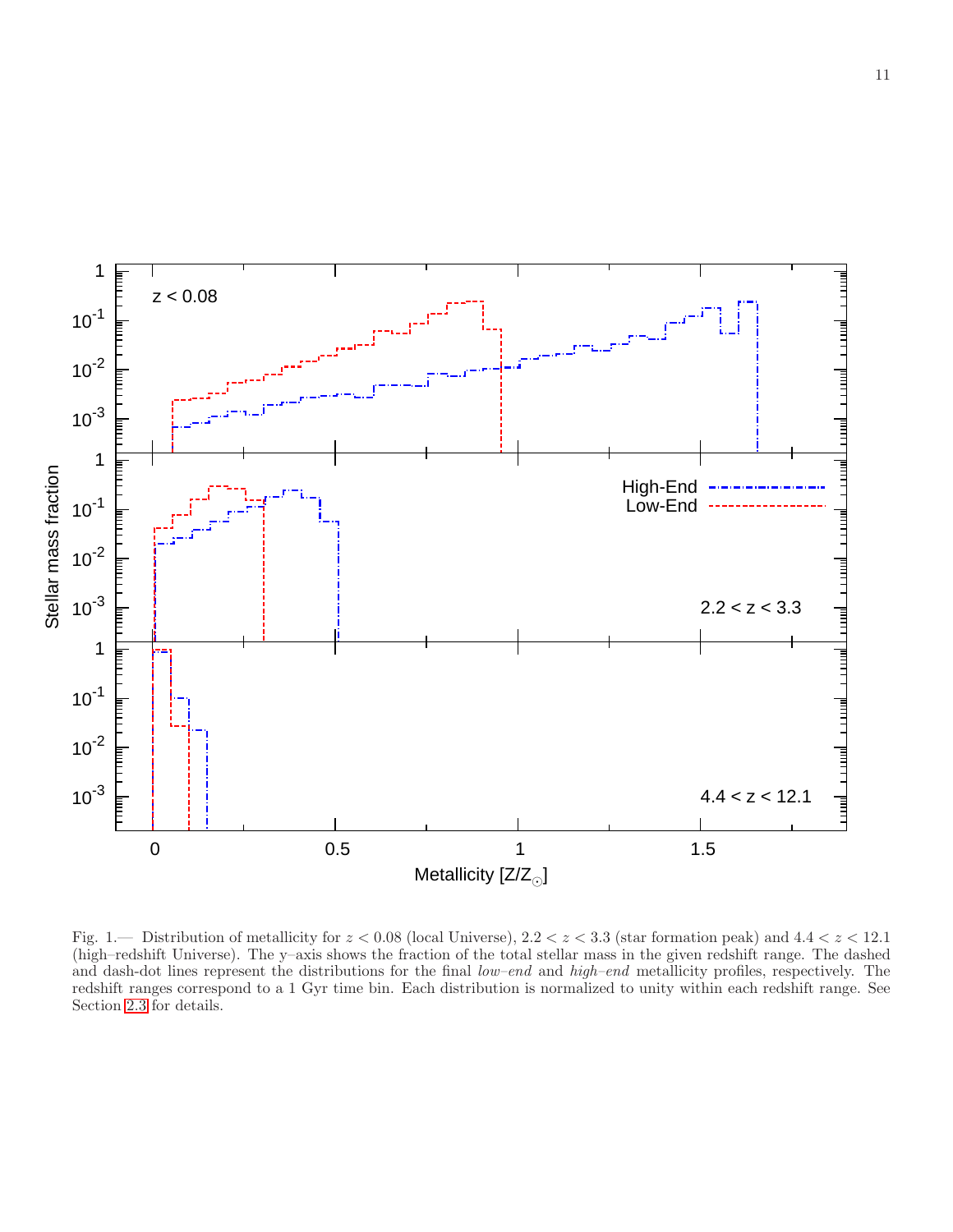

<span id="page-11-0"></span>Fig. 2.— Top panel. Evolution of average metallicity of galaxies with redshift. The dashed and dash-dot lines represents the low–end and high–end metallicity evolution scenarios, respectively. The solid line represents the *initial* profile, which is not used in this study. See Section [2.3](#page-1-1) for details. The middle and bottom panels present the SFR divided into metallicity groups for the high–end and low–end evolution scenarios. Group I contains: 1.5  $\mathbb{Z}_{\odot}$  and  $\mathbb{Z}_{\odot}$ ; Group II: 0.75  $\mathbb{Z}_{\odot}$ , 0.5  $\mathbb{Z}_{\odot}$ and 0.25  $\mathbb{Z}_{\odot}$ ; Group III: 0.1  $\mathbb{Z}_{\odot}$ , 0.075  $\mathbb{Z}_{\odot}$  and 0.05  $\mathbb{Z}_{\odot}$ ; Group IV: 0.025  $\mathbb{Z}_{\odot}$ , 0.01  $\mathbb{Z}_{\odot}$  and 0.005  $\mathbb{Z}_{\odot}$ . See Sections [4](#page-3-0) and [2.3](#page-1-1) for details.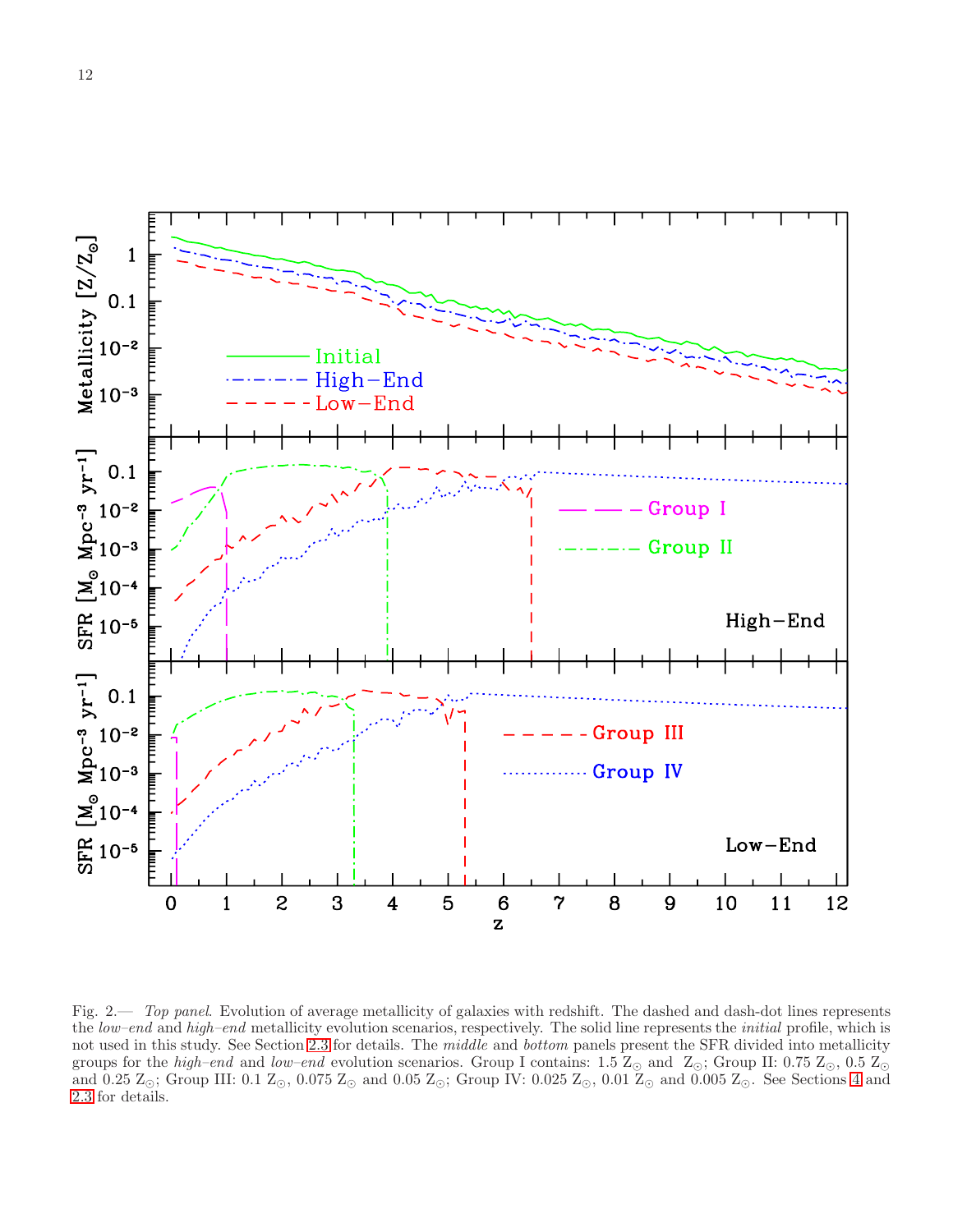

<span id="page-12-0"></span>Fig. 3.— DCO merger rate densities in the rest frame (intrinsic), for high–end metallicity. Each panel shows a different model, as listed (for details see Section [3.2\)](#page-2-0). The dash-dot, dashed, and solid lines represent NS-NS, BH-NS, and BH-BH systems, respectively. The dotted line in the second panel from the top represents the star formation rate (see Eq. [1\)](#page-1-4) multiplied by a factor of 100 for clarity; it is in units of  $M_{\odot}/100 \,\mathrm{Mpc}^{-3} \,\mathrm{yr}^{-1}$ . This figure demonstrates: (i) a clear domination of NS-NS systems for the standard model for  $z \leq 1.6$ , as these systems merge copiously in the relatively metal-rich, local Universe; (ii) significantly increased merger rates for the Optimistic CE model, where CE events on the Hertzsprung gap are allowed; and (iii) a drastic drop in rates for the High BH kick model.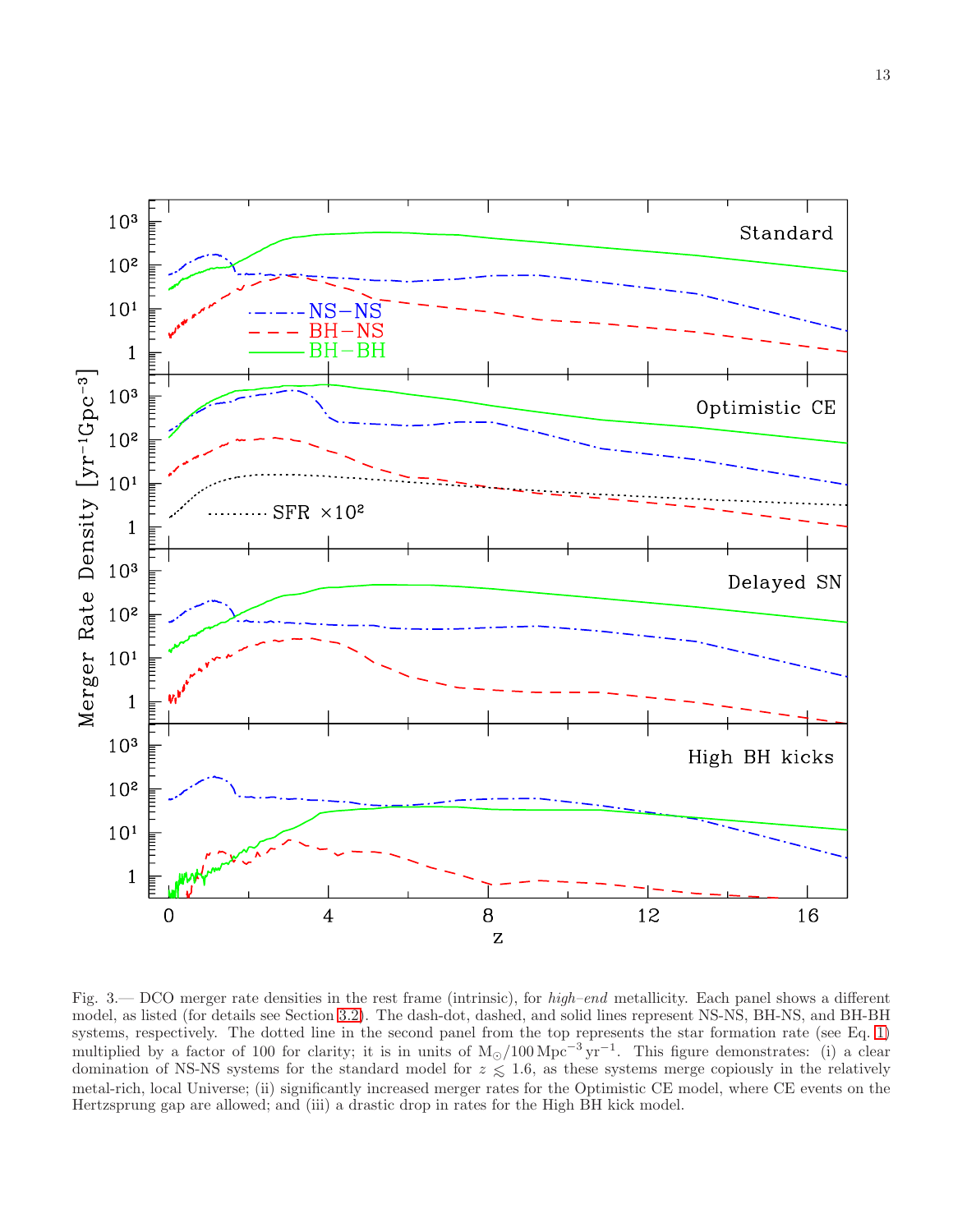

<span id="page-13-0"></span>Fig. 4.— Merger rates density versus redshift and metallicity: this example figure shows how the total merger rate density as a function of redshift is built up from systems formed in different star forming conditions. Each line indicates the contribution to the total merger rate density from each of the listed metallicity bins, for the standard model. The sum of these curves (and the low metallicity curves not shown in this plot) reproduce the total merger rate density shown in the top panel in Figure [3.](#page-12-0) Top, middle and bottom panels present rate densities for NS-NS, BH-NS and BH-BH systems, respectively. The peak of the NS-NS systems merger rate density in the restframe is composed mostly of system created in 0.75  $Z_{\odot}$  environments. For BH-NS systems the peak arises from 0.25  $Z_{\odot}$  environments and for BH-BH systems for  $0.25 \text{ Z}_{\odot}$  –  $0.1 \text{ Z}_{\odot}$ .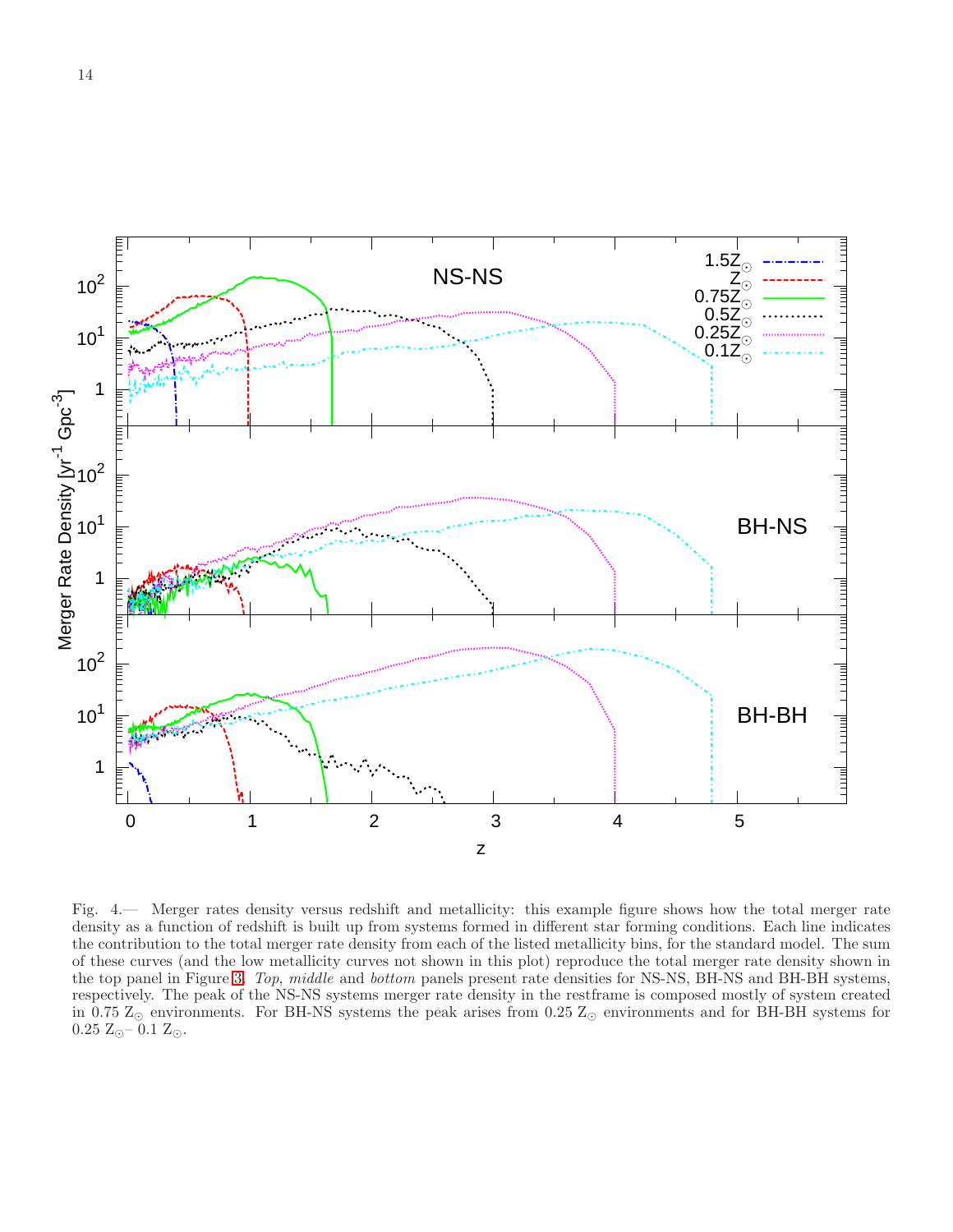

<span id="page-14-0"></span>Fig. 5.— The DCO merger rate density in the restframe (intrinsic), low–end metallicity. For low redshifts  $(z < 2)$  the low metallicity decreases the merger efficiency of NS-NS systems.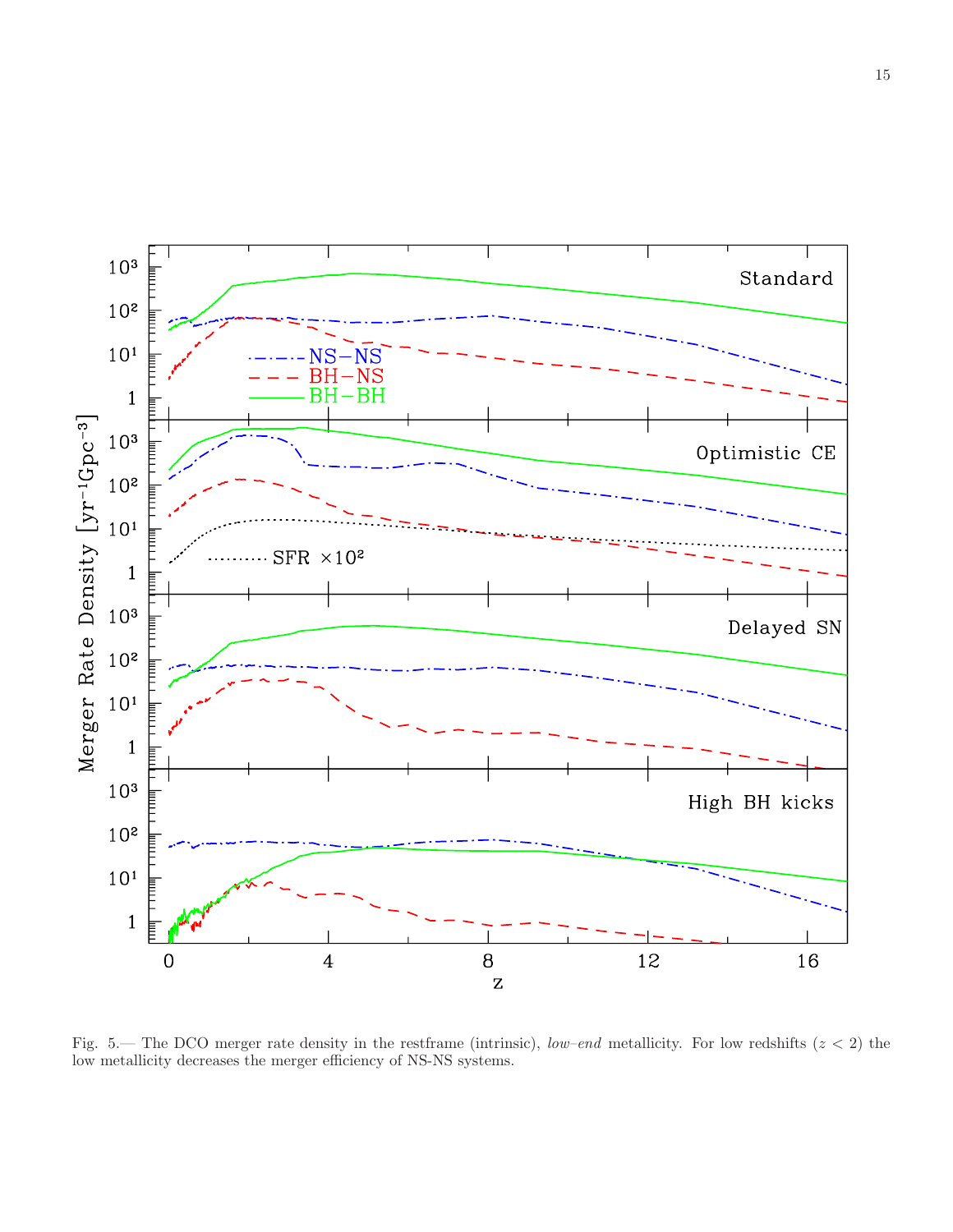

<span id="page-15-0"></span>Fig. 6.— The cumulative merger rates in the observer frame, high–end metallicity. Panels are organized as in Fig. [3.](#page-12-0) For the standard model the merger rates of NS-NS systems dominate until redshift  $z \approx 2.4$ . For the Optimistic CE model the merger rates of NS-NS and BH-BH systems are very similar until redshift  $z \sim 1$ , where BH-BH systems take over. For the Delayed SN model this happens at redshift z ∼ 3. For the High BH kicks model the NS-NS systems dominate the merger rates throughout all redshifts.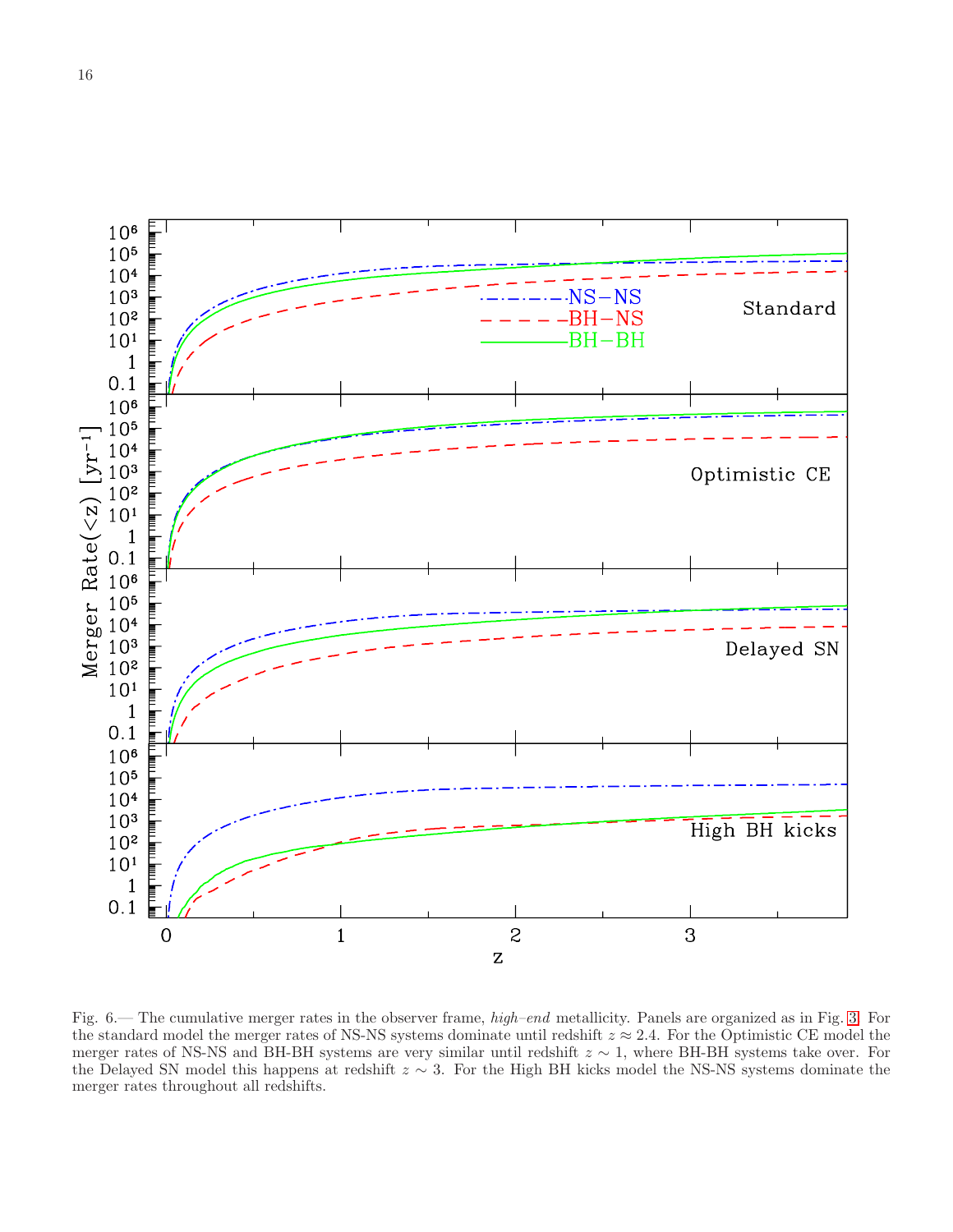

<span id="page-16-0"></span>Fig. 7.— The cumulative merger rates in the observer frame, low–end metallicity. Low metallicity causes an overall decrease in merger rates of NS-NS systems when compared to the high–end case (see Fig. [6\)](#page-15-0).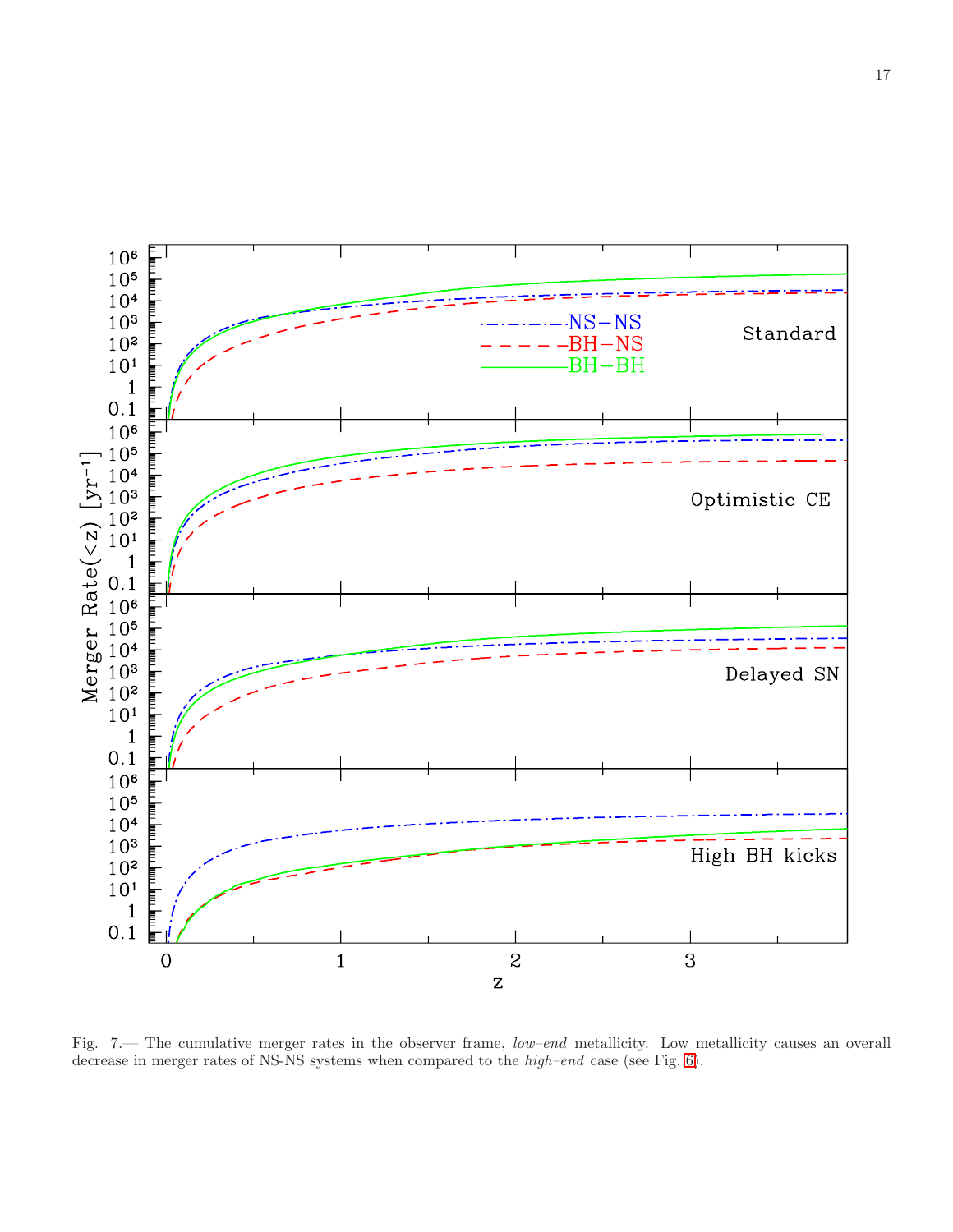

<span id="page-17-0"></span>Fig. 8.— Distribution of total mass for BH-BH system for all models, high–end metallicity. The distribution is presented for BH-BH merging in two redshift ranges; one clustered around  $z = 1$  and one around  $z = 5$  (each range spans 1 Gyr, the corresponding limiting redshifts are given on the bottom panel). The redshift values are chosen arbitrarily for illustrative purposes. Note that as the redshift decreases so does the maximum total mass of the system.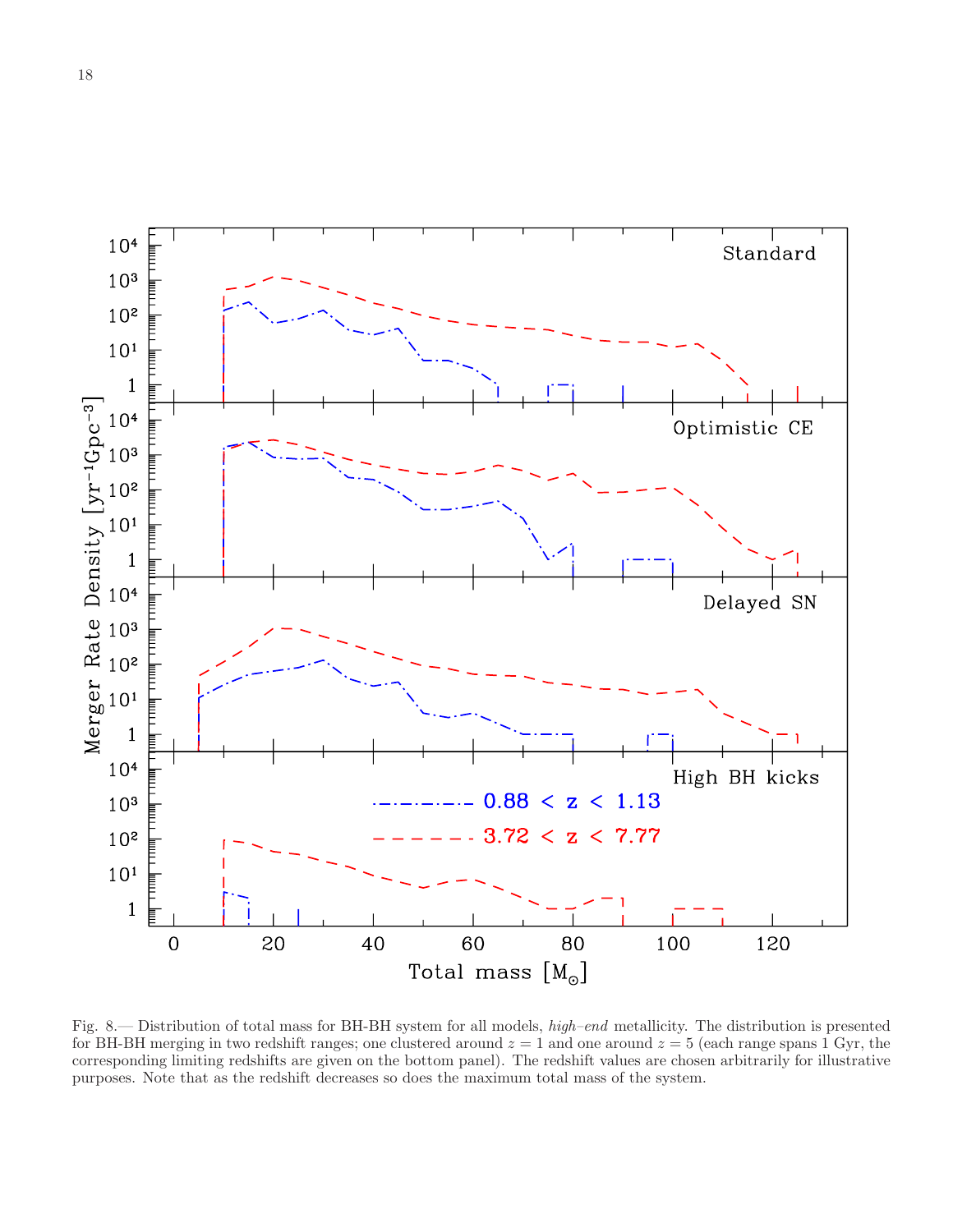

<span id="page-18-0"></span>Fig. 9.— Distribution of total mass for BH-BH system for all models, low–end metallicity.